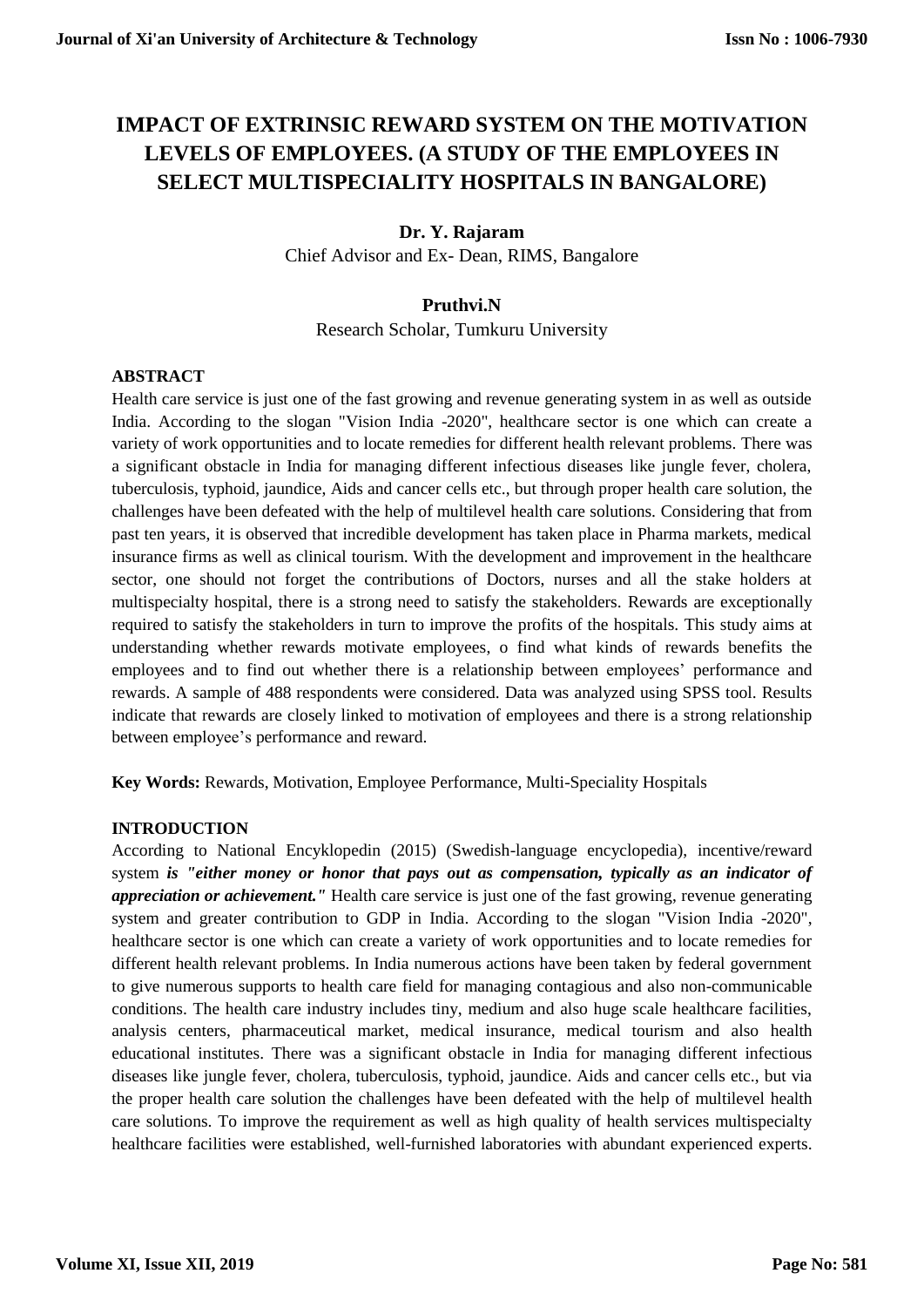Considering that from past ten years, it is observed that incredible development in Pharma markets, medical insurance firms as well as clinical tourism.

Healthcare service is taken into different levels and also obtaining appeal from all sectors of our nation. Neighborhood health service is just one of the methods to transform the health care services to urban, semi urban as well as to rural sections through key university hospital, general hospitals of area headquarters. Private and government multi specialized medical facilities, as well as very specialized hospitals. Health care market is one of the rapid growing sectors in the world, embracing the system and innovation for the high-quality enhancement in health care service and for enhanced customer contentment.

## **REWARD SYSTEM**

Why do companies use reward systems? The function of the reward system is to contribute to the enhanced worth of a company and also to encourage and motivate activities that are required for a business's success. For the employees, the incentive needs to be far better than other options, and for the company, the result of the staff members activity have to be far better than the reward (Nilsson & Ovle, 2013). Considering that every company is various, the reward system should be adjusted to the certain organization (Wilson, 2003).

There are a number of theories on what inspires employees. Maslow's (1954) hierarchy of requirements is an appropriate concept. When the needs of a degree are satisfied, the emphasis goes on to a greater degree. In short, it indicates that people wish to create as well as accomplish selfactualization (Paul & Alm, 1991). There are some intriguing elements that need to be made up when thinking about reward systems according to Maslow's Hierarchy of Needs theory. It is likewise intriguing that some sectors are not enabled to use variable pay, because of Indian legislation. This relates to the bank sector and also using variable spend for businesses. As a result of these laws, financial institution as well as insurance companies have actually been compelled to change the means they collaborate with reward systems. This does not mean that they do not provide indirect payments, for instance based upon the variety of bargains an employee's finishes (SFS 2004:297).

## **LITERATURE REVIEW**

Though research on reward system and motivation have contributed abundantly, seldom research is found in the area of health sector. "In a globe market where competition is the essence, consumer emphasis and also the requirement for speed and also flexibility, to get the desired results, you still have to rely on your people to carry the out any single day" (Storey, 2001: 9). Organizations should as a result utilize "gifted people, who require to be created, motivated, awarded and supplied with the organizational cultures and job procedures that will certainly make them to be effective" (Hay group, 2000 in Storey, 2001: 9). Robbins et al. (2009: 144) specified motivation as "the process that represents an individual's strength, direction, as well as persistence of effort toward attaining a goal". Intensity is connected to the drive or power behind individual action as well as initiative. Direction describes exactly how efforts are appropriately carried into the instructions that will benefit the organization. Determination deals with how long a person can preserve efforts to attain objectives, motivation includes the emotional, social, biological, as well as cognitive influences that launch behaviour (Nevid (2013: 286)). According to La Motta (1995), "motivation is merely the factor individuals have for doing the things they do when and also just how they do them". Motivation is defined by Halepota (2005:16) as "a person's energetic involvement and dedication to attain the suggested results."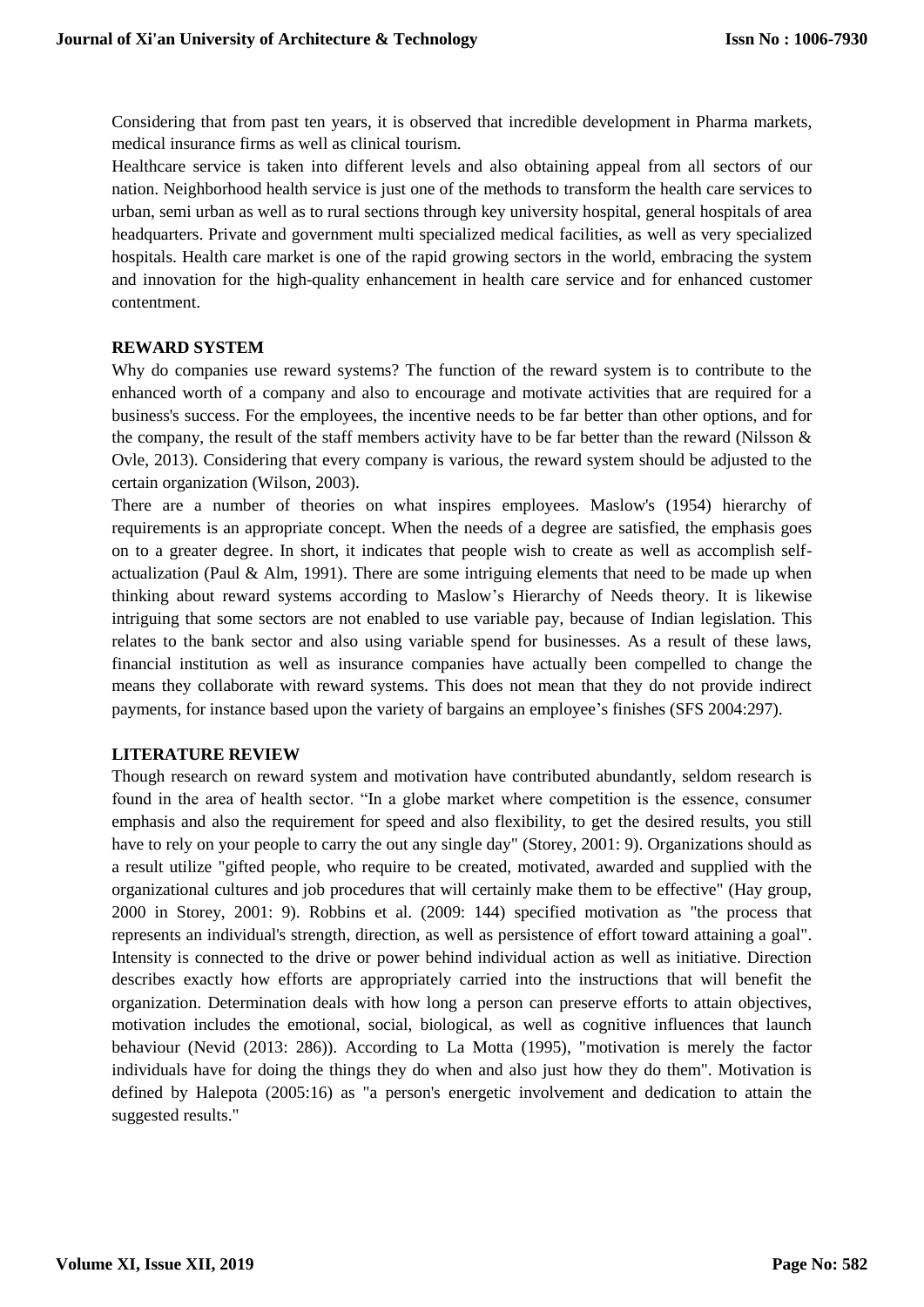## **LITERATURE REVIEW ON REWARD SYSTEM**

Current patterns reveal that there exists employees' cascading effect on the result of the organization. Stalled strategies are exchanged by establishing the balance in between employer and also staff member as well as harmonizing is lucrative to both employees and also employers. Balancing is determined as one of the major factors for awarding the employees. Essentially, reward system consists of acknowledgment, economic and non-financial benefits and compensation. Employees are determined for their effort exhibit high self-esteem, commitment, engagement and open up to take new obstacles. Basically, it is understood that reward system is an important tool to inspire employees for wanted outcomes and outcomes. For organizations to resolve these assumptions an understanding of staff member motivation is called for (Spector, Lawrence, Mills, & Walton, 1984).

**Pratheepkanth (2011)** examined reward system and its influence on employee's motivation, the research concentrated on employees helping Commercial Financial institution of Sri Lanka Plc., In Jaffna Area, and Sri Lanka and found that there is a favorable connection between the total reward system and also task satisfaction, positive partnership in between the incentives as well as Employee Motivation, relationship in between reward system and readiness of duty and challenging jobs was positive, and overall evaluation exposed that employees from non-white racial histories experienced reduced levels of incentives, and motivation.

**Smith, Joubert, and Karodia (2015)** studied the impact of intrinsic as well as external incentives on employee's motivation; clinical devices company in Johannesburg, South Africa. Results revealed that employees were positive towards benefit of payment, pay hikes, good working society, liberty as well as freedom, and adequate annual fallen leaves, benefits have positive effect on work atmosphere, employees believe that rewards will enhance work efforts, recognition could improve morale as well as motivation.

**Ali and Ahmed (2017)** analyzed the effect of promotion as well as acknowledgment on work fulfilment, the scientist concentrated on teller in karachi. Results showed that majority of employees agree that promotion as well as acknowledgment impacts job satisfaction. Employees acknowledgment is one of the most important variable complied with by employees pay, there is no significant difference between employees pay and staff member recognition pay.

**Akintoye, (2000)** discovered that both external (pay as well as promo) and also intrinsic (acknowledgment) awards dramatically influence work fulfilment. Among the three variables, employees' settlement played a crucial role. The reward systems were merely known as pay and compensation packages nevertheless this term has actually evolved substantial for many years and also has been termed as overall settlement or overall benefits.

**Tropman (2001)** has actually coined a cutting-edge term for this complete reward system and also calls it cafeteria pay which is far more employee drive than its typical equivalent. Reward systems must be viewed as a way in which the employees can be invigorated as also one of the most talented staff members may not be able attain complete prospective if they are not correctly led.

**Malhotra (2007)** stated that rewards do not distinguish between the different organisations. All the organisations irrespective of their functions, rewards play an important role in cultivating and maintaining the commitment among employees that ensures a high standard of performance and workforce stability. If the organisation does not broaden the pool of motivation then the organisation does not have space in the competitive environment **(Ahmad, 2012).**

## **LITERATURE REVIEW ON MOTIVATION**

**Hull (1943)** came up with among the preliminary payments in clarifying motivation as well as provided the drive concept that said that as people, most of us possess demands which steer our stimulations that urge us to do something about it and try to please the applicable demands. As a result of the property that it makes use of, drive concept is consequently likewise renowned as Drive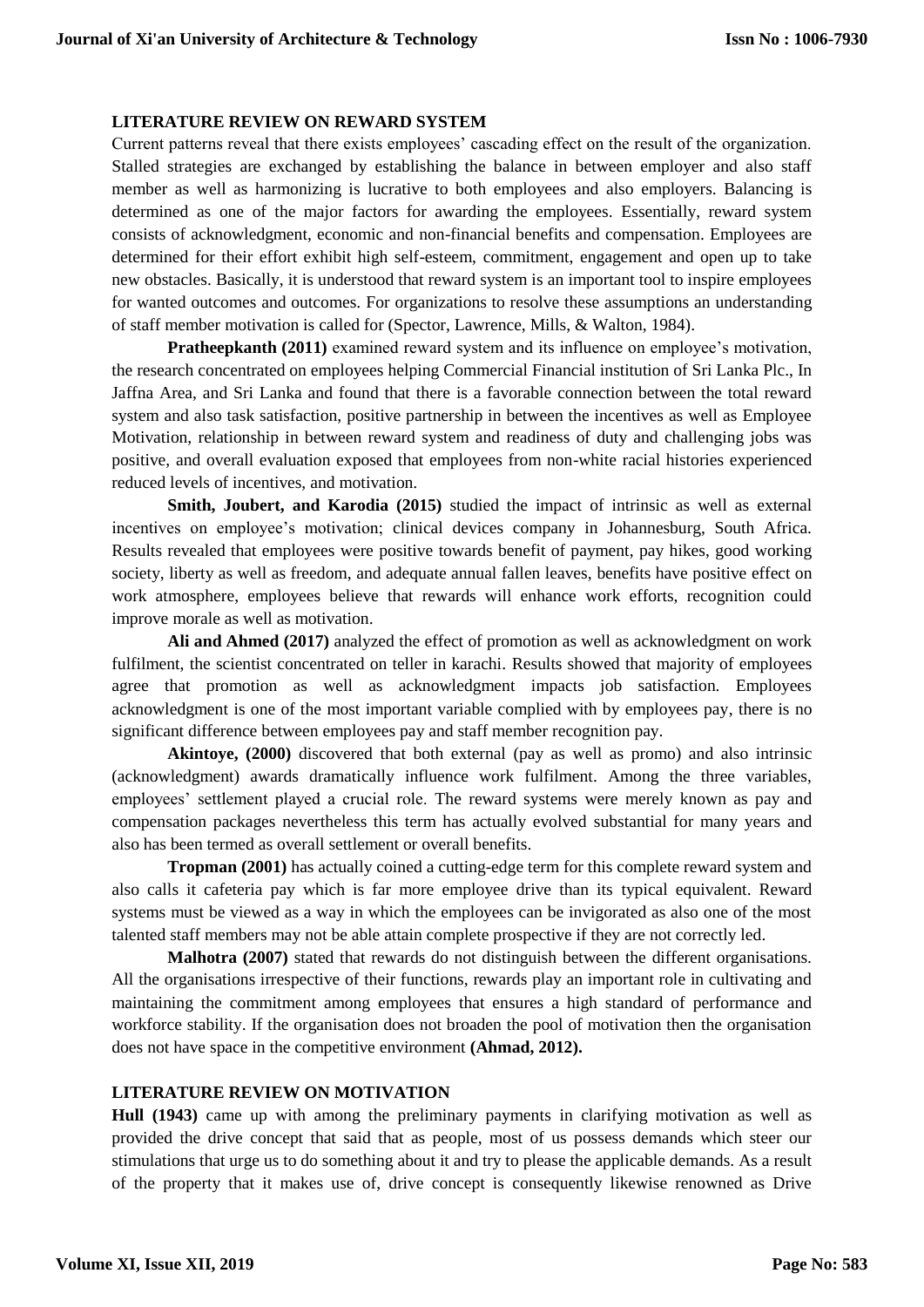Reduction Concept. The value of this concept is that it requires us to think about aspects that motivate an employee to act and what are the drives that s/he wants to decrease.

According to **Brophy (2004)** motivation is usually called to be an intended construct that attempts to explore the factors behind what individuals do and also it relates to the research study of instigation, toughness, perseverance and well worth of an objective routed habits and also intentions are the requirements as well as desires that boost people to achieve something.The research of motivation revolves around the concept of power which relates to the power of demands and desires to create a desire and direction which helps give suggesting to the actions in relation to the exterior as well as internal stimulations **(Deci and Ryan, 1985).**

Studies have exposed that motivation because of its very nature is inherent because it relates to the extremely basic human behavior as well as when employees clearly recognize what they are intended to do, they are deeply encouraged which leads to greater level of performance at work **(Bruce and Pepitone, 1998).**

**Bruce (2006)** believed that utilizing a carrot and also stick technique to motivate employees rarely functions as well as might have negative repercussions on the performance of employees while on the other hand, employees appreciate taking an motivation technique that assists in achieving individual growth and a sense of purpose.

Regarding the equity in earnings, **Adam (1965)** suggested that employees do their utmost to keep equity in between them and also their associates and equity is achieved when the proportion of staff member result and inputs amounts to other staff members' proportion. In case staff members think that they have not been compensated justly in comparison to various other staff members after that they may really feel de motivated. A similar research was performed that tried to link wag equity with employee motivation in revenue as well as non-profit industry employees. The research uncovered that there exists a strong partnership in between employee motivation as well as wage equity which belongs of the total reward system **(Leete, 1998).**

Lawler (1973) separated the theories regarding employees motivation into 4 broad approaches; paternalistic approach, scientific management, management with participation as well as combination technique. The paternalistic strategy says that if the company spoils and deals with the staff member's requirements after that the employees will be inspired to strive while medical administration on the contrary is extreme as well as believes in the systematically motivated inspired, it is best to obtain engagement form them in establishing their rewards. The fourth technique is a combination all three previous techniques and also suggests to develop reward systems that have the ability to accomplish a balance of all three.

**Gunkel (2006)** believed that, the motivation is a really relevant idea in the workplace in addition to it determines the perseverance, strength as well as top quality of work that the employee carries out and also it is a psychological course that an employee takes when s/he communicates with the workplace and impacts the level of eagerness of a private to do work. Among the humanistic theorists who have explored motivation, Abraham Maslow is just one of the most famous. **Maslow (1954**) provided his famous power structure of requirements theory that tried to separate human needs as development and deficiency requirements.

**Alderfer** created his ERG concept on lines quite similar to Maslow and also classified the needs of a specific as presence, relatedness as well as growth demands. Existence demands are important to the survival of the person, relatedness requirement is met when a person accomplishes a feeling of belongingness' and also associates with those around the individual while growth needs belong to personal and self-advancement of the person. Unlike Maslow, he thought that a person may be encouraged to fulfil greater than one category of needs concurrently and also for that reason be inspired by various different factors at the same time **(Koontz and Weihrich, 2006).**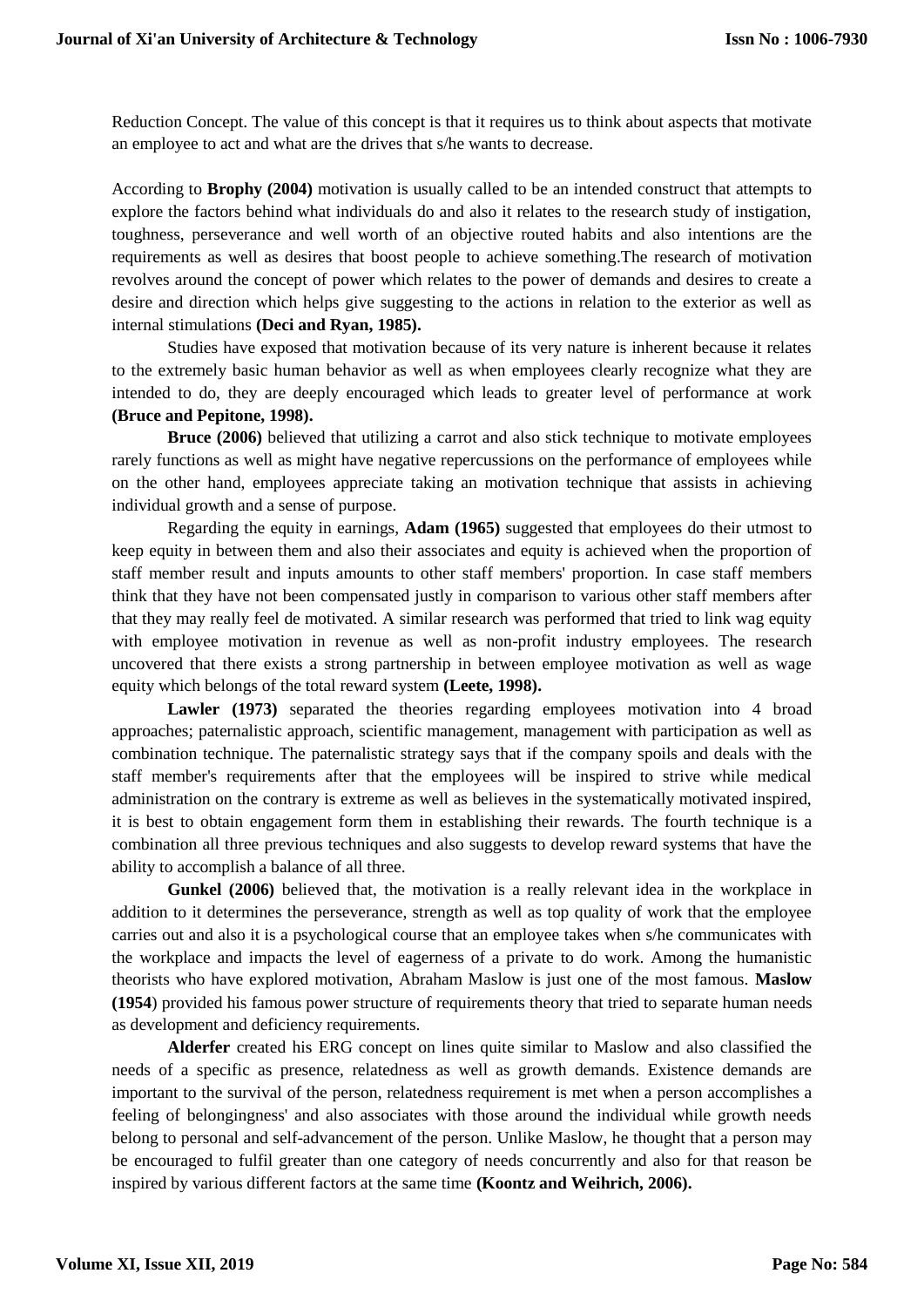**Jarvis (1999)** observed one more theory that tried to explain why specific individuals are much more determined than others in accomplishing a job is known as **McClelland-Atkinson** require achievement theory. According to this theory, the innate motivation of every person is to succeed while the extrinsic motivation that antagonizes this is the motivation to prevent failure. Individuals in whom the motivation to attain is higher that motivation to stay clear of failing seem more inspired as well as passionate while achieving a task.

**Vroom's** span concept likewise attempts to define what variables pay an essential function behind motivating an individual. According to him, motivation level of an individual would certainly vary from one circumstance to an additional as well as it depends on that individual's need to achieve a result, the degree to which the individual thinks that efficiency can impact the end result and also the assumption that exerting even more effort will certainly bring about the desired outcomes. For instance for some employees, promo would be a solid incentive nonetheless for others it may not be so since it would certainly require more dedication and also time that they are not ready to provide **(Borkowski, 2009).**

**McGregor** also provided his sight pertaining to employee motivation in this concept X and Y supervisors. According to him, managers can be categorized as belonging to category X or Y. Those belonging to category X think that staff members are basically lazy and also want to avoid work as well as the most effective way to encourage them is with coercion and strictness. On the other hand group Y managers think that employees will certainly do an excellent job when they appreciate it and also want to achieve something. So a category X manager would certainly employ a various motivational tool as contrasted to a theory Y manager (Newell, 2002).

**Locke as well as Latham (1990)** found that the important aspect that figures out the level of motivation is direction and also the setting goal theory attempts to discover this factor. Performance monitoring and reward systems typically assess performance in connection with goal accomplishment and objectives have to be stated in a fashion that they encourage employees..

**Pennebaker as well as Sanders (1976**) conducted a study as well as presented a concept called the reactance theory which claimed that people typically do jobs that they are forbidden to just to show that they possess liberty of option. In case a company tries to persuade employees in conforming or attaining a particular objective, the outcome may be contrary to what is expected and also may lead to employee de motivation.

**Schwartz (2006)** thought that while devising reward systems for your employees, there can never ever be a one dimension fits all technique as well as the factors that encourage one staff member might not be able to encourage one more one as motivation comes from within as well as a company can only do so much to provide and also setting as well as reward system that encourages the process of motivation in an employee.

A research asked the staff members to point out the methods which the company could help make the work a lot more purposeful for them and also the outcomes exposed that the elements that staff members stated were both extrinsic as well as intrinsic as well as a result a complete reward system requires to concentrate on as well as attend to both these issues **(Podmoroff, 2005).**

An additional research study carried out to study the factors that bring about employee motivation exposed comparable results that staff members ranked exciting job as well as excellent pay as keys to higher degrees of staff member motivation and also based on these searching for, the scientists suggested creating reward systems which cater to variables such as task enhancement, work enrichment as well as promos **(Lindner, 1998).**

A study was conducted to check the employee's motivational factors in European employees over a time period. This longitudinal research took a look at the investigates carried out in the years 1946, 1980, 1986 and also 1992 as well as exposed that the aspects that motivate employees have actually altered over time and also the current studies show that employees have become much more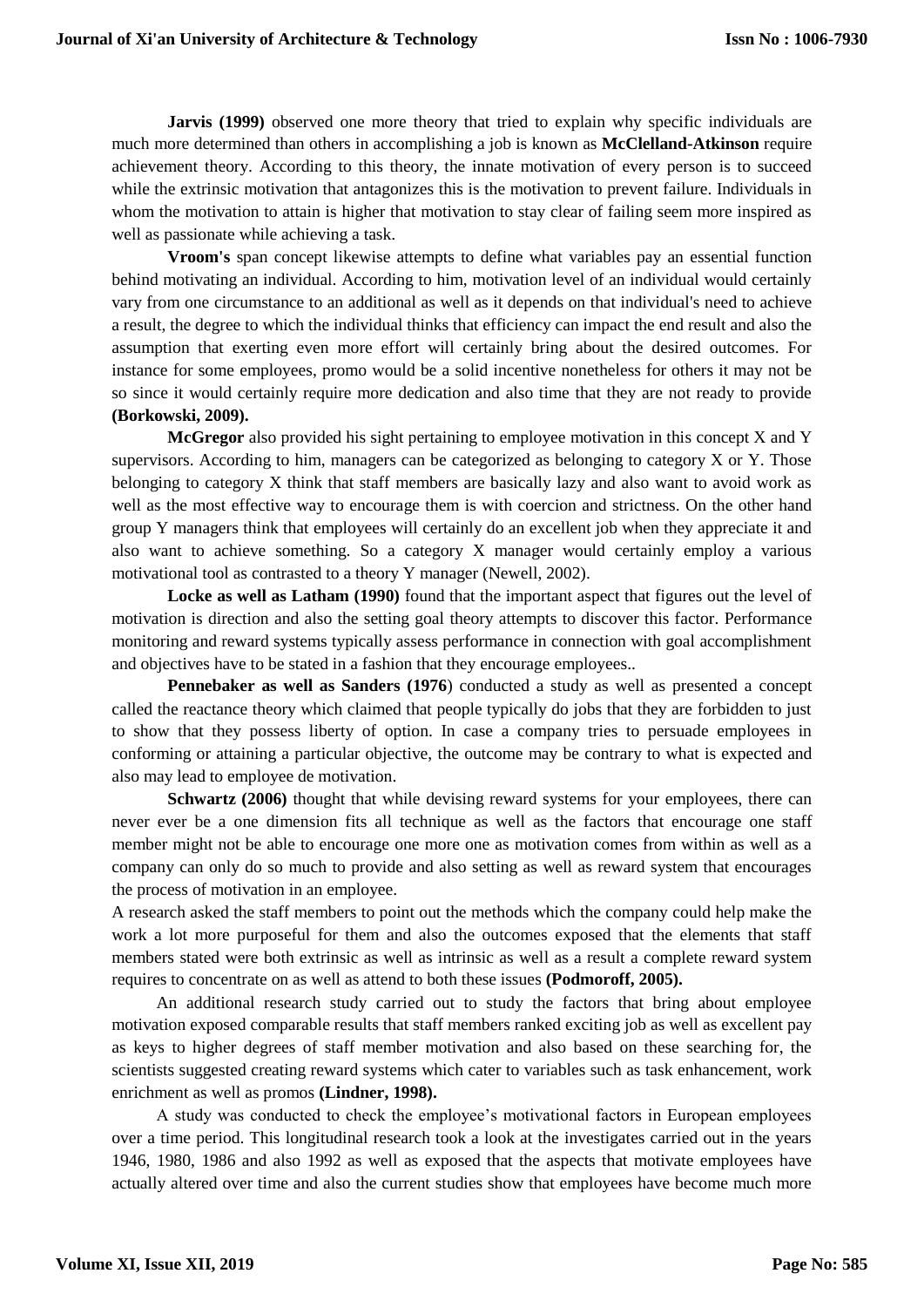extrinsically motivated than they remained in the preliminary survey as well as they rated high earnings as one of the most essential motivating variable **(Wiley, 1997).**

## **NEED AND RATIONAL OF THE STUDY**

It is essential to bear in mind that reward systems are rather subjective and what is developed as a benefit may differ from one person to another. An individual may think that a pat on the back or a recommendation is sufficient, while one more employee may only desire benefit in the form of financial compensation. It can be problematic for a firm to fulfill everyone's demands in order to get a preferable outcome. One more problem with reward systems is that those who do not obtain rewarded obtain indirectly penalized. This can lead these employees to feel less valued as well as for that reason do even worse. An additional challenge is, what happens when you do not award employees when they anticipate an incentive every single time they carry out? Will they begin to execute more inadequately? These are some of the problems explored in this study.

## **OBJECTIVES OF THE STUDY**

- 1. To determine whether rewards motivate employees at multi-specialty hospitals in Bangalore
- 2. To study what kinds of rewards employees, consider more motivational: the intrinsic or the extrinsic rewards in multi-specialty hospitals in Bangalore.
- 3. To determine if there is a relationship between reward and employee motivation in multispecialty hospitals in Bangalore.

## **RESEARCH DESIGN**

This study is designed as a Descriptive Cross-sectional study, examining the reward systems in order to improve staff member motivation. With 300 and even more bed ability multi -specialty hospitals existence between 2013-2019 were selected using Convenience sampling technique. Data was collected using questionnaire to employees at multi-specialty hospitals in Bangalore. 500 questionnaires were distributed to employees with minimum three years of experience and 488 usable questionnaires resulting to 96% of response rate were used for the analysis of the data. Descriptive statistics method, frequency analysis, reliability analysis (Cronbach's Alpha), Validity analysis, Factor Analysis, Friedman Test, Kruskal-Wallis Test were used for the analysis of the data (SPSS 16.0).

## **HYPOTHESES**

| H <sub>01</sub> | There is no positive relationship between Employee Motivation and Extrinsic Rewards at<br>Select Multi-Specialty Hospitals in Bangalore    |
|-----------------|--------------------------------------------------------------------------------------------------------------------------------------------|
| Ha1             | There is a positive relationship between Employee Motivation and Extrinsic Rewards at Select<br>Multi-Specialty Hospitals in Bangalore     |
| H <sub>02</sub> | There is no positive relationship between Employee Motivation and Intrinsic Rewards at Select<br>Multi-Specialty Hospitals in Bangalore    |
| Ha <sub>2</sub> | There is a positive relationship between Employee Motivation and Intrinsic Rewards at Select<br>Multi-Specialty Hospitals in Bangalore     |
| H <sub>03</sub> | There is no significant relationship between Employee Motivation and the Reward System at<br>Select Multi-Specialty Hospitals in Bangalore |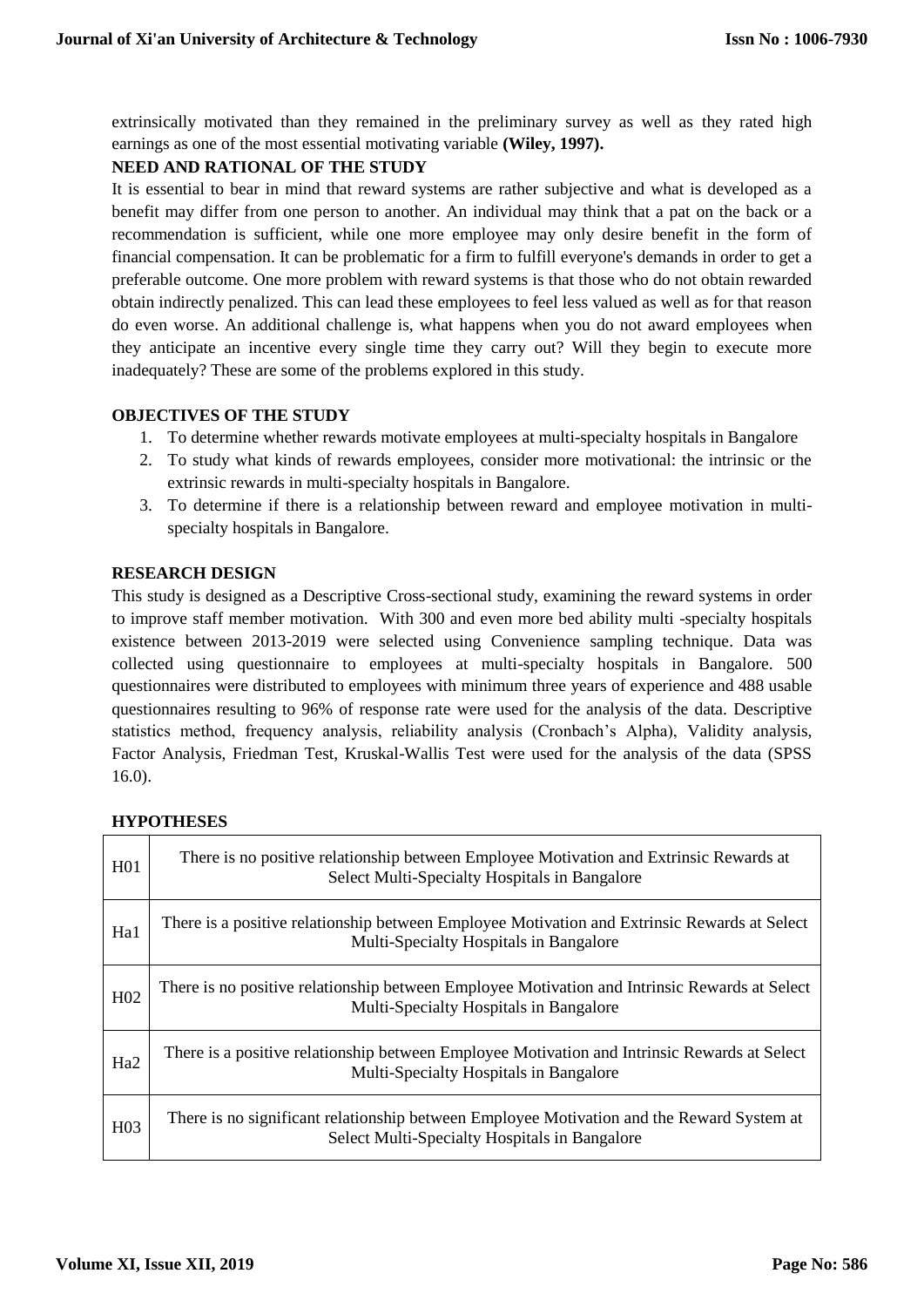| Ha3 | There is a significant relationship between Employee Motivation and the Reward System at |
|-----|------------------------------------------------------------------------------------------|
|     | Select Multi-Specialty Hospitals in Bangalore                                            |

#### **Variables of the Study**

Dependent Variable: Employee Motivation Independent Variables: Intrinsic and Extrinsic Rewards

## **Limitations of the Study**

- 1. **Vast possibilities**  Only the intrinsic and the extrinsic reward factors are considered for increase in employee motivation and there can be other factors which affect the employee motivation.
- 2. **Quantitative method of research**  wherein the perspectives of respondents were limited to the well-structured survey questionnaires and therefore there was no free hand for the respondents to say what they have to say. It was well guided structured questionnaire.
- 3. **The Reward Systems** only reflected the increase in Employee Motivation on the basis of the literature reviews and the research is based on the theoretical inputs.
- 4. **Shortcomings** due to self-assessment of the motivational factors connected to the reward system is limited to only multi-specialty hospitals in Bangalore.

## **DATA ANALYSIS, RESULTS, AND INTERPRETATION**

## **Demographic variables**

This section of the survey questionnaire extracts information regarding the gender, race, language, age, marital status, job classification, education and length of service in order to have a better understanding of the responses and resulting conclusion for the research. The demographic profiles of all the respondents are represented below:

| Demographic            | <b>Categories</b> | <b>Frequency</b> | <b>Percentage</b> |
|------------------------|-------------------|------------------|-------------------|
| Gender                 | Male              | 264              | 54.1              |
|                        | Female            | 224              | 45.9              |
| <b>Marriage Status</b> | Married           | 264              | 54.1              |
|                        | Unmarried         | 224              | 45.9              |
| Annual Income          | 3-5 lakhs         | 201              | 41.2              |
|                        | $2 - 3$           | 287              | 58.8              |

**Table 1: Demographic Details**

## **Internal Consistency (Reliability)**

| <b>Reliability Statistics</b>                                                 |       |    |  |  |  |  |  |  |  |  |  |
|-------------------------------------------------------------------------------|-------|----|--|--|--|--|--|--|--|--|--|
| Cronbach's Alpha   Cronbach's Alpha Based on Standardized Items<br>N of Items |       |    |  |  |  |  |  |  |  |  |  |
| 0.968                                                                         | 0.968 | 25 |  |  |  |  |  |  |  |  |  |

## **Table 2: Reliability**

From the above table it is seen that **Cronbach's alpha is 0.968,** which indicates a **high level of internal consistency** for our scale with this specific sample respondents.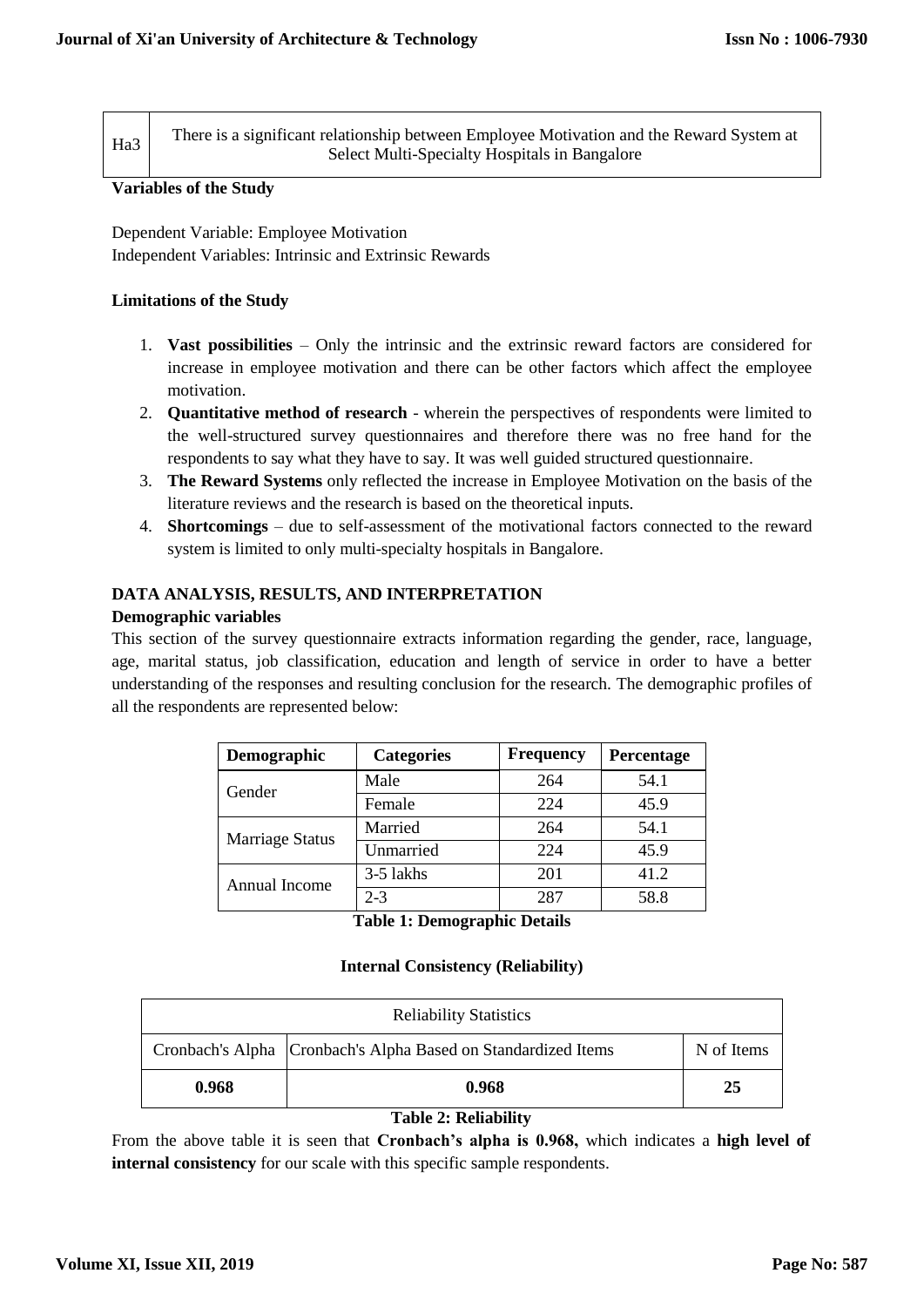## **Item- Total Statistics**

## **Table 3: Item- Total Statistics**

| Particulars                                                                                        | Scale<br>Mean<br>if Item<br>Deleted | Scale<br>Variance if<br>Item<br>Deleted | Corrected<br>Item-Total<br>Correlation | Cronbach's<br>Alpha if<br>Item<br>Deleted |
|----------------------------------------------------------------------------------------------------|-------------------------------------|-----------------------------------------|----------------------------------------|-------------------------------------------|
| I know how my success is measured                                                                  | 88.63                               | 423.945                                 | .853                                   | .966                                      |
| Bonuses should not be part of the hospitals policy                                                 | 88.77                               | 421.388                                 | .857                                   | .966                                      |
| Rewards should be based on performance in hospitals                                                | 88.84                               | 422.622                                 | .871                                   | .966                                      |
| Receiving formal recognition for your efforts is<br>making a difference                            | 88.64                               | 424.055                                 | .851                                   | .966                                      |
| Feeling a spirit of teamwork and cooperation among<br>co-Employees                                 | 88.61                               | 439.684                                 | .494                                   | .969                                      |
| Feeling that your work is valued and appreciated                                                   | 88.77                               | 421.388                                 | .857                                   | .966                                      |
| Independence and freedom to influence work content<br>and methods                                  | 88.92                               | 425.073                                 | .716                                   | .967                                      |
| My supervisor cares about me as a person                                                           | 88.77                               | 421.558                                 | .853                                   | .966                                      |
| At work, am encouraged for my development                                                          | 88.69                               | 414.784                                 | .960                                   | .965                                      |
| Participation in decision-making is encouraged                                                     | 88.84                               | 422.570                                 | .871                                   | .966                                      |
| I am well aware of what is expected from my work                                                   | 88.50                               | 421.382                                 | .905                                   | .966                                      |
| I have the materials and equipment to do my work<br><b>Right</b>                                   | 88.68                               | 441.076                                 | .453                                   | .969                                      |
| At work, I'm given the opportunity to do my best                                                   | 88.77                               | 421.388                                 | .857                                   | .966                                      |
| The objectives of my organisation makes me feel my<br>job is important                             | 88.68                               | 414.731                                 | .960                                   | .965                                      |
| My associates (fellow Employees) are committed to<br>doing a quality work                          | 88.63                               | 423.945                                 | .853                                   | .966                                      |
| Co-Employees and peers recognizing employees who<br>are making a difference                        | 88.78                               | 422.479                                 | .744                                   | .967                                      |
| Recognizing individual team members equally for their<br>efforts                                   | 88.84                               | 422.622                                 | .871                                   | .966                                      |
| Demonstrating that your work is valued and respected                                               | 88.82                               | 439.736                                 | .392                                   | .970                                      |
| Recognising and appreciating outstanding attendance                                                | 89.08                               | 440.365                                 | .437                                   | .969                                      |
| Recognising years of service to the company                                                        | 88.68                               | 415.682                                 | .939                                   | .965                                      |
| overall satisfaction with the current rewards and<br>recognition programs offered by the hospitals | 89.22                               | 442.663                                 | .420                                   | .969                                      |
| The criteria for the recognition programs has been<br>clearly explained to me                      | 89.15                               | 441.504                                 | .442                                   | .969                                      |
| I'm aware of the procedures for nominating an<br>employee for an award                             | 88.68                               | 441.132                                 | .451                                   | .969                                      |
| The recipients of the employee awards are adequately<br>publicized                                 | 88.68                               | 414.731                                 | .960                                   | .965                                      |
| I am aware of the gift awards associated with the<br>program                                       | 89.08                               | 440.259                                 | .438                                   | .969                                      |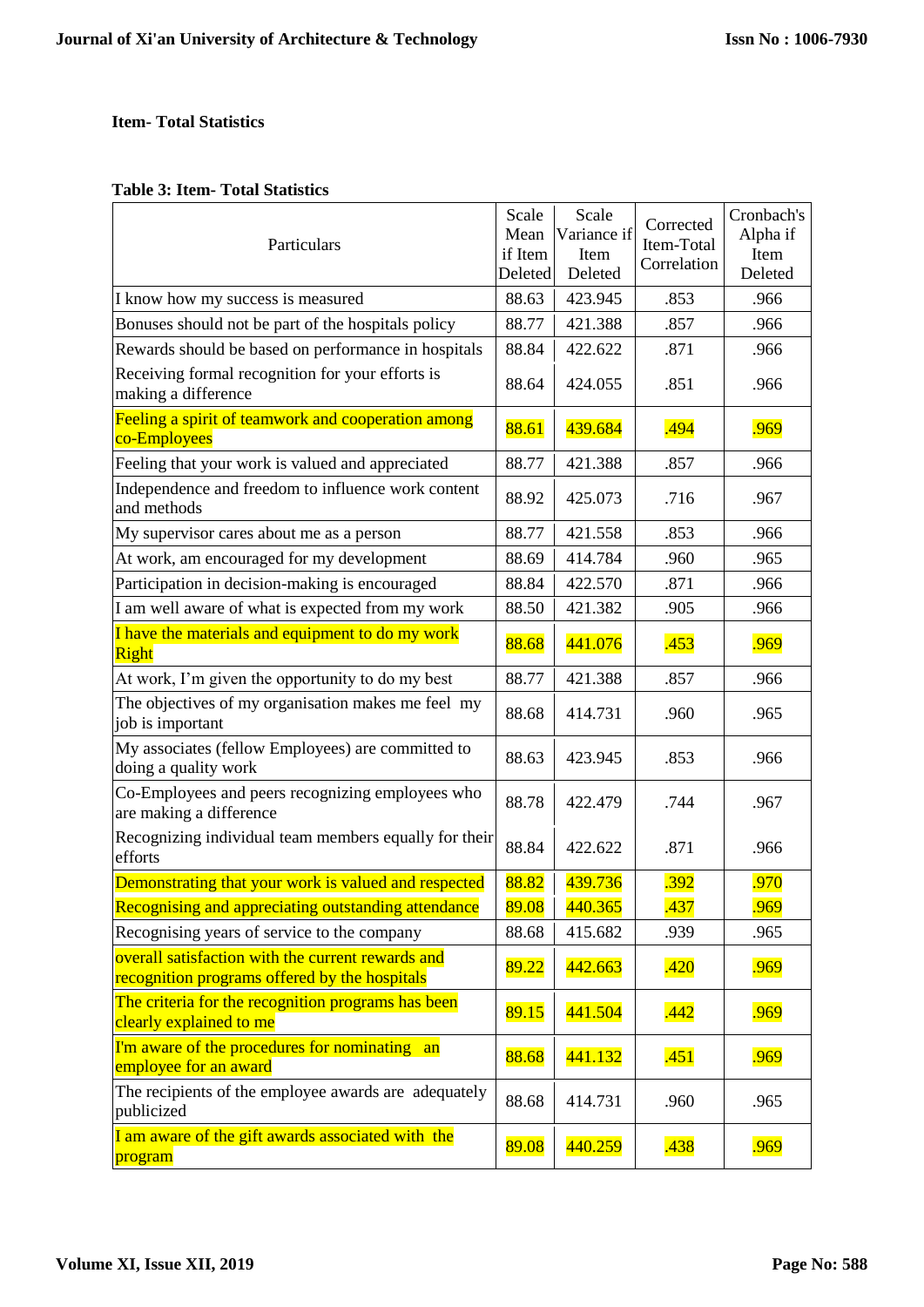The column in the above table presents the value that Cronbach's alpha would be if that particular item was deleted from the scale. We can see that removal of any questions which is highlighted in the above table would result in a lower Cronbach's alpha. Therefore, the researcher would not want to remove these questions.

## **Descriptive Statistics**

Descriptive Statistics is the first output from the factor analysis for all the factors under consideration. Sum, Mean, Standard Error, Standard Deviation and Number of respondents (N) participated in the survey are specified.

# **Table 4: Descriptive Statistics**

|                                                                                                    | $\mathbf N$ | Mean      | Std. Deviation |           |
|----------------------------------------------------------------------------------------------------|-------------|-----------|----------------|-----------|
|                                                                                                    | Statistic   | Statistic | Std. Error     | Statistic |
| I know how my success is measured                                                                  | 487         | 3.86      | .049           | 1.077     |
| Bonuses should not be part of the hospitals policy                                                 | 487         | 3.72      | .052           | 1.144     |
| Rewards should be based on performance in hospitals                                                | 487         | 3.65      | .050           | 1.093     |
| Receiving formal recognition for your efforts is making a<br>difference                            | 487         | 3.85      | .049           | 1.077     |
| Feeling a spirit of teamwork and cooperation among co-<br>Employees                                | 487         | 3.88      | .048           | 1.068     |
| Feeling that your work is valued and appreciated                                                   | 487         | 3.72      | .052           | 1.144     |
| Independence and freedom to influence work content and<br>methods                                  | 487         | 3.57      | .056           | 1.232     |
| My supervisor cares about me as a person                                                           | 487         | 3.71      | .052           | 1.145     |
| At work, am encouraged for my development                                                          | 487         | 3.80      | .054           | 1.196     |
| Participation in decision-making is encouraged                                                     | 487         | 3.65      | .050           | 1.095     |
| I am well aware of what is expected from my work                                                   | 487         | 3.99      | .049           | 1.087     |
| I have the materials and equipment to do my work Right                                             | 487         | 3.81      | .049           | 1.089     |
| At work, I'm given the opportunity to do my best                                                   | 487         | 3.72      | .052           | 1.144     |
| The objectives of my organisation makes me feel that my job<br>is important                        | 487         | 3.80      | .054           | 1.197     |
| My associates (fellow Employees) are committed to doing a<br>quality work                          | 487         | 3.86      | .049           | 1.077     |
| Co-Employees and peers recognizing employees who are<br>making a difference                        | 487         | 3.71      | .058           | 1.272     |
| Recognizing individual team members equally for their<br>efforts                                   | 487         | 3.65      | .050           | 1.093     |
| Demonstrating that your work is valued and respected                                               | 487         | 3.67      | .059           | 1.308     |
| Recognising and appreciating outstanding attendance                                                | 487         | 3.40      | .053           | 1.159     |
| Recognising years of service to the company                                                        | 487         | 3.80      | .054           | 1.197     |
| overall satisfaction with the current rewards and<br>recognition programs offered by the hospitals | 487         | 3.27      | .049           | 1.082     |
| The criteria for the recognition programs have been clearly<br>explained to me                     | 487         | 3.34      | .049           | 1.091     |
| I'm aware of the procedures for nominating<br>an employee<br>for an award                          | 487         | 3.81      | .049           | 1.089     |
| The recipients of the employee awards are adequately<br>publicized                                 | 487         | 3.80      | .054           | 1.197     |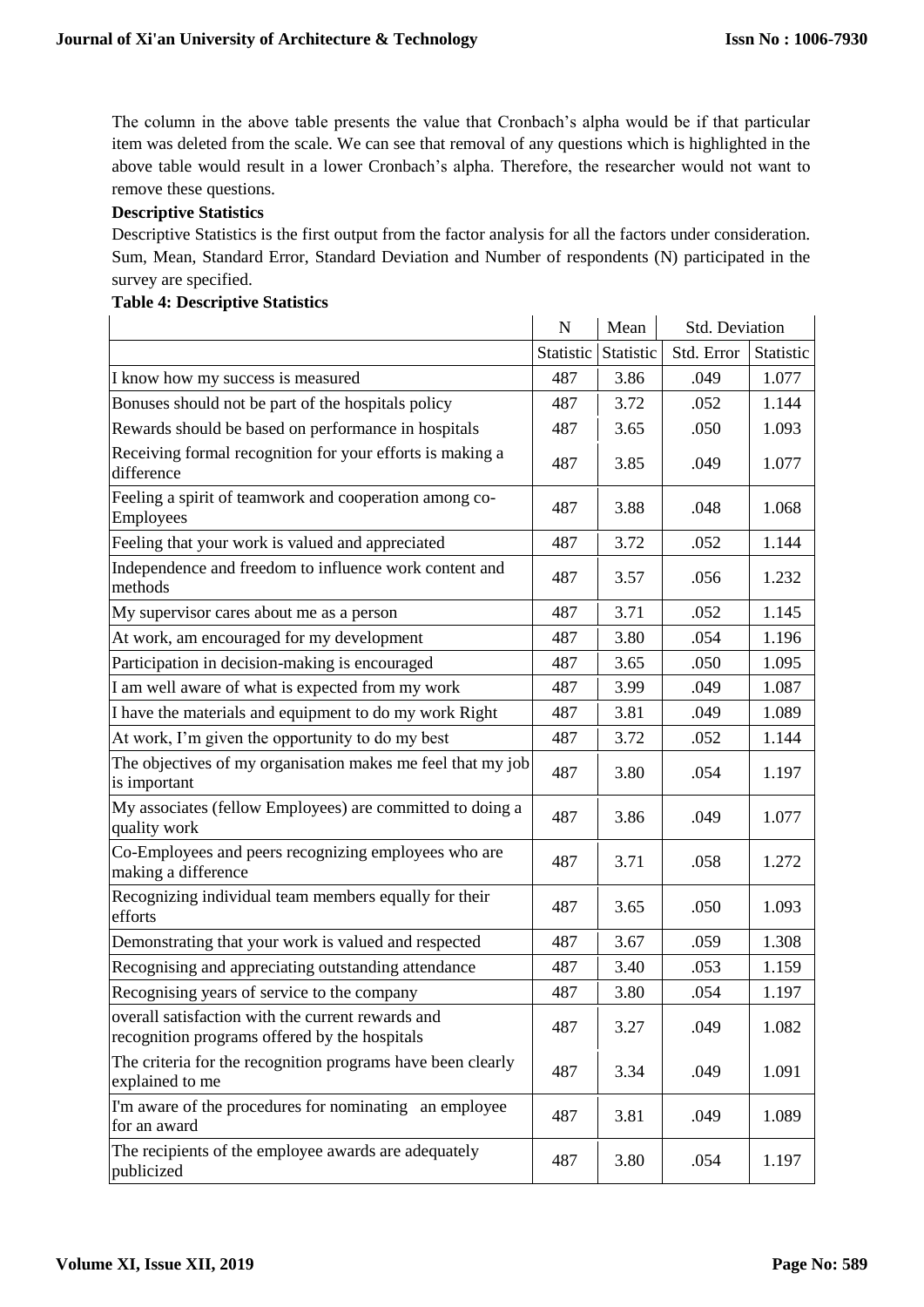| I am aware of the gift awards associated in the hospital | 487 |  | $\begin{array}{ c c c c c c c c } \hline 3.41 & .053 & 1.162 \hline \end{array}$ |  |
|----------------------------------------------------------|-----|--|----------------------------------------------------------------------------------|--|
|----------------------------------------------------------|-----|--|----------------------------------------------------------------------------------|--|

From the above table the researcher observes that the mean values are more or less similar for the variables used in this research, this indicates that the data are probably normally distributed. The standard deviation score or the spread of scores (as shown in table 4.3 above)

Shows that for some of the variables the standard deviation is a little higher suggesting the researcher that these can have more impact on the study being taken. The standard error of mean (s.e.m) is low, signifying the researcher that even if we were to repeat the study, the researcher would likely to get similar results. The count reassures us that SPSS used 487 samples in calculating these figures

**Table 4.1: Correlation Matrix**

|             |              |           |               |                |                      |             |                |            |               |               |          | <b>Correlation Matrixa</b> |            |             |             |                |                 |             |                         |            |             |               |                   |                 |                 |           |
|-------------|--------------|-----------|---------------|----------------|----------------------|-------------|----------------|------------|---------------|---------------|----------|----------------------------|------------|-------------|-------------|----------------|-----------------|-------------|-------------------------|------------|-------------|---------------|-------------------|-----------------|-----------------|-----------|
|             |              | 21.       | 0x            | 28             | OH.                  | O3.         | On             | O7         | CXR           | ages.         |          | K310 C311                  | 012        |             | $Q13$ $Q14$ |                | Q15 1316        | OIT.        | <b>GTE</b>              | $-019$     | <b>CERT</b> | 4331          | C222              | Od 3            | 3326            | C329      |
|             | 433          | 2.450     | 0.55          | 33, 662,       | 3.1801               | 42.758      | 0.55           | 43.736     | 11.5-8.       | <b>D.SSL</b>  | 0.62     | 0.89                       | 0.83       | 0.55        | 11, 836     |                | 1,000 \$ 43,657 | 43, 623     | 0.81                    | 1.0.00     | 0.98        | $0.30 - 0.1$  | 0.14              | 0.83            | 11. <b>JCK</b>  | 13, 274   |
|             | QZ.          | 0.15      | 1.00          | EX 1000        | $D$ as $\frac{1}{2}$ | 红.1次        | 1.043          | 23.33      | <b>CL-990</b> | 41.766        | 12, 1500 | 0.508                      | 0.05       | E.4301      | 0.76        | 0.55           | 13.364.         | 0.98        | $15 - 24$               | 13.768     | 0.71.       | 0.68          | $43 - 214$        | <b>EX 13.75</b> | <b>D.76</b>     | 0.77      |
|             | 4,378        | 0.63      | <b>CLAIR</b>  | 1.00           | 0.62                 | <b>U.12</b> | <b>EL 100E</b> | 林本区        | 0.97          | EL-758.       | 1.001    | D.M.                       | 49, 142    | 0.98        | 0.78        |                | $0.63$ 0.50     | 1.00        | $13 - 13$ <sup>56</sup> | 48.73      | 0.73.       | 0.73          | 0.74              | EX ASAR         | <b>JL 78</b>    | 0.71      |
|             | 684          | $1 - 001$ | 0.54          | 日向ま            | 7.00                 | 13.79       | 0.54           | EL 78      | 0.55          | 0.88          | 49.63    | 11.899                     | 0.82       | 0.54        | 0.88        | 1.00           | 3 11 07         | 0.62        | 作为1                     | 0.09       | 0.98        | 0.19          | 0.14              | D.R.T.          | 11.8R           | 0.09      |
|             | 05           | 41.7%     | 作文書           | 43.3.2         | 15.798               | 1.083       | 81.12          | 43, 64, 94 | 0.12          | <b>EX 643</b> | 49.125   | 0.80                       | 0.97       | 0.12        | 33, 4428    | 0.70           | 0.63            | 83.828      | 22.76                   | 48.33      | 0.60        | $-0.36$       | $-18.36$          | 0.97            | (1.06)          | (1, 2, 3) |
|             | <b>Close</b> | 0.55      | 0.111         | ITX 1698       | $D$ as $\frac{1}{2}$ | は.1主        | 4.043          | D.83       | 12, 68.01     | 0.76          | 12, 1500 | 13.068                     | $-0.05$    | E.001       | 0.76        |                | 0.55 0.84       | 11.998      | $12 - 21$               | 11.76      | 0.71        | 0.68          | 43.756            | <b>D.05</b>     | 41.766          | 0.77      |
|             | <b>CYT</b>   | 0.78      | 0.83.         | 11.48          | 13.78.               | 0.671       | $D-43$         | 1.00       | 0.03          | 0.99          | 12.48    | 0.71                       | 0.65.1     | $0 - 11$    | 81, 809     |                | 0.78 0.92       | 0.48        | $-294$                  | $-0.13$    | 0.90        |               | $-0.08$ , $-0.11$ |                 | 0.65   0.89     | $-0.13$   |
|             | 4,300        | 0.34      | 0.99          | <b>DOM</b>     | 12.15%               | 43.138      | 43, 1449       | 85, 1878   | 1.001         | 10.75         | 12.977   | 11,646                     | 0.0%       | 0.99        | 41.775      |                | 0.5431.83       | 13.197      | (0, 1)                  | 10.76      | 0.70        | 0.67          | 13.74             | <b>D.BS</b>     | 13, 25,         | 0.76      |
|             | O9           | 以保算       | 0.76          | <b>G.7%</b>    | 13, 18, 18           | 13.463      | D.76           | 13.800     | 0.75          | 1.00          | 0.78     | 0.89                       | 0.58       | 0.76        | 1.00        | <b>O.H.N.</b>  | 11,838          | 0.78        | 0.61                    | 11.28      | 0.95        | 0.28.         | $13 - 210$        | 0.58            | 1.00            | 0.28      |
|             | 010          | 0.62      | <b>CL MAL</b> | 1.00           | 日 百生 日 12            |             | 13, 1998       | 13.050     | ILWT.         | 22, 256       | 1.001    | D.446                      | 010        | <b>Q.98</b> | 0.78        |                | $0.62$   $0.50$ | 3.00        | 0.0%                    | 0.73       | 0.73.1      | 0.73          | 1.74              | <b>DLDR</b>     | 11.78           | 0.72      |
|             | <b>OLL</b>   | 0.99      | 0.68          | <b>CL Outs</b> | 13, 5619             | 11.903.     | 13, 628        | 0.71       | 11.648        | 0.99          | $0-66$   | 1.00.1                     | 0.72       | 0.68        | 11, 829     |                | 0.89 11.79      | <b>0.65</b> | 0.61                    | 11.26      | 0.99        | 0.16          | 0.22              |                 | $0.73.1$ H.RV   | 13.206    |
| Correlation | 013          | 0.92      | 0.05          | 0.10           | <b>D.N.T.</b>        | 11.977      | 0.03           | 13.6%      | 0.04          | 23, 538       | 0.10     | 0.72                       | 1.00       | 0.0%        | 0.58        | の発言            | 11.5.5          | 43.343      | 0.69                    | $-0.41$    | 0.58        | 0.14          | $-13.99$          | 1.00            | 13. Sck.        | 45.81     |
|             | 011          | 0.55      | 1.00          | <b>EL 1958</b> | 0.54.1               | 0.12        | 1.00           | 13, 15, 31 | 11, 988       | 21.76         | 12, 1988 | 0.681                      | $-0.05$    | 1,1823      | 81.766      |                | 0.55 0.54       | 03.1248     | 0.11                    | 11.76      | 0.71        | $0.68 + 0.74$ |                   | 0.05            | 11. 74i         | 0.77      |
|             | 014          | 0.93      | 0.76          | 0.78           | 13.98%               | 12, 04(3)   | 43.766         | 11.80      | 0.75          | 1.00          | 0.78     | 0.909                      | 0.18       | 0.76        | 1.00        |                | 0.88 1.88       | 0.78        | 8.61                    | 0.28       | 0.95        | 白油解           | 0.29              | 0.57.1          | 1.00            | 0.3%      |
|             | <b>OIS</b>   | 1.00      | 0.55          | 0.62           | 3,000                | 12.759      | 0.55           | 0.78       | 0.54          | 0.98          | 0.62     | 11, 810                    | 0.93       | 0.55        | 11, 836     | 1.00           | 33.877          | 0.62        | 0.51                    | 31.09      | 0.98        | 0.201         | 0.14              | 0.83            | 11. RK          | 13, 278   |
|             | <b>Q16</b>   | 0.67      | 0.54          | 0.50           | 0.07                 | 12, 44 W    | 0.54           | 13, 1928   | 0.53          | 0.88          | 0.90     | $D - 258$                  | 0.55       | 0.54        | 0.99        | 0.67           | 1,00            | 0.50        | 8.87                    | 1.02       | 0.90        |               | $-0.101 - 0.04$   | 0.55            | <b>U. RR</b>    | 0.03      |
|             | 017          | 0.63      | 0.98          | 1.00           | 13, 622. 5           | 0.12        | 13, 1998       | 日本関        | 0.97          | EL-758.       | 1.00     | 0.56                       | 0.10       | 0.98        | 8.78        |                | 0.62 0.50       | 1.00-       | 0.05                    | 1.71       | 0.73        | 0.73.         | 43.740            | <b>EXT.CO</b>   | <b>JL 78</b>    | 0.71      |
|             | 6318         | 0.51      | 0.13          | 0.05           | D.31                 | 13.766      | 41, 1.1        | 11.70      | 0.11          | 20.63         | 0.05     | 0.63                       | 23, 659    | 0.11        | 43, 44, 5   | 0.51           | 10.83           | 0.01        | $k$ , then              | $-0.39$    | 0.93        | $-0.55$       | $-13 - 0.8$       | 0.69            | $-12.461$       | 0.19      |
|             | 6319         | 43-4348   | 43.746        | (1.71)         | 13,1368              | $-0.331$    | 13.76          | $-0.131$   | 0.76          | $-0.28$       | 0.71     | 11.26                      | $-0.411$   | 0.76        | 0.28        | 43,4358        | $11-0.2$        | 0.71        |                         |            | CL 390      | 43, 5813      | 13, 1000          |                 | 49-411-91-236   | 1,003     |
|             | 020          | 0.98      | (1, 7)        | 0.73           | <b>D. N.H.</b>       | 12, 643     | 43.71          | 13, 5011   | 0.76          | 0.95          | 0.73     | D. 8%                      | 23.58      | 0.71        | 43, 59%     | <b>G.SIR 5</b> | 11,603          | (1.73)      | <b>B.S.E.</b>           | 10.38      | 1.003       | 0.39          | 13, 3%            |                 | $0.57$ 1 $0.95$ | 49, 318.1 |
|             | 021          | 0.30      | 0.68          | 0.73           | 13.19                | 0.36        | 0.68           | $-0.08$    | 0.67          | 0.28          | 0.71     | 11.16                      | $-0.34$    | 0.68        | 0.28        | 0.20           | $-0.10$         | 0.73        | 0.55                    | \$ 11.90   | 0.39        | 1.303         | 0.97              |                 | 0.35 0.28       | 0.90      |
|             | 022          | 0.14      | 0.74          | 0.74           | D.14                 |             | $+0.36$ 0.74   | $-01.1.1$  | 0.74          | 11.29         | 0.94     | 0.22                       | $-0.39$    | 0.74        | 0.29        | 0.10           | $-0.04$         | 11.74       |                         | (3.49 0.98 | 0.39        | 0.97          | 1.00              |                 | 41:19 11:26     | 0.97      |
|             | 6323         | 0.92      | 0.05          | G.OR           | 0.82                 | 12.577      | 0.05           | 11.65      | 0.05          | 0.58          | 0.09     | 0.72                       | 1.001      | 0.05        | 0.57        | 0.92.1         | 0.55            | 0.098       | 0.69                    | $-0.41$    | 0.97        | 0.35          | $-0.09$           |                 | 1.00 1.0.57     | 0.41      |
|             | <b>GOM</b>   | 0.98      | 0.76          | 0.78           | 13.58%               | 11.063      | 43.76          | 11.80      | 0.75          | 1.00          | 0.78     | D. 8%                      | <b>四方属</b> | 0.76        | 1.00        | 四関節            | 11 8:8          | 11.7%       | 0.61                    | 11.28      | 0.95        | 0.28          | 0.39              | 0.57.1          | 1.483           | 0.28.     |
|             | 025          | 0.09      | 0.77          | 0.71           | 13.1348              |             | $0.33$ 0.77    | $-0.131$   | 0.76          | 0.28          | 0.72     | 0.26                       | $-0.41$    | 0.77        | 0.28        | 0.09           | 0.011           | 0.71        |                         | 0.1911001  |             | 0.90          | 0.97              |                 | $-0.411.0.28$   | T.002.    |

**Kaiser Meyer Olkin (KMO) and Bartlett's Test (measures the strength of relationship among the variables)**

Kaiser (1974) recommend 0.5 (value for KMO) as the minimum amount (scarcely accepted), beliefs between 0.7-0.8 appropriate, and ideals above 0.9 are great. **The table below shows that the KMO is 0.873, which is above 0.5 and therefore can be accepted (Table 4.5).**

| <b>KMO and Bartlett's Test</b>                                  |                           |         |  |  |  |  |  |  |  |  |
|-----------------------------------------------------------------|---------------------------|---------|--|--|--|--|--|--|--|--|
| <b>Kaiser-Meyer-Olkin Measure of Sampling Adequacy</b><br>0.873 |                           |         |  |  |  |  |  |  |  |  |
| <b>Bartlett's Test of Sphericity</b>                            | <b>Approx. Chi-Square</b> | 1028.40 |  |  |  |  |  |  |  |  |
|                                                                 | Df.                       | 55      |  |  |  |  |  |  |  |  |
|                                                                 | Sig.                      | 0.000   |  |  |  |  |  |  |  |  |

## **Table KMO and Bartlett's Test**

**Table 5: Communalities**

| <b>Communalities</b>              |         |            |
|-----------------------------------|---------|------------|
|                                   | Initial | Extraction |
| I know how my success is measured | 000.    | 989        |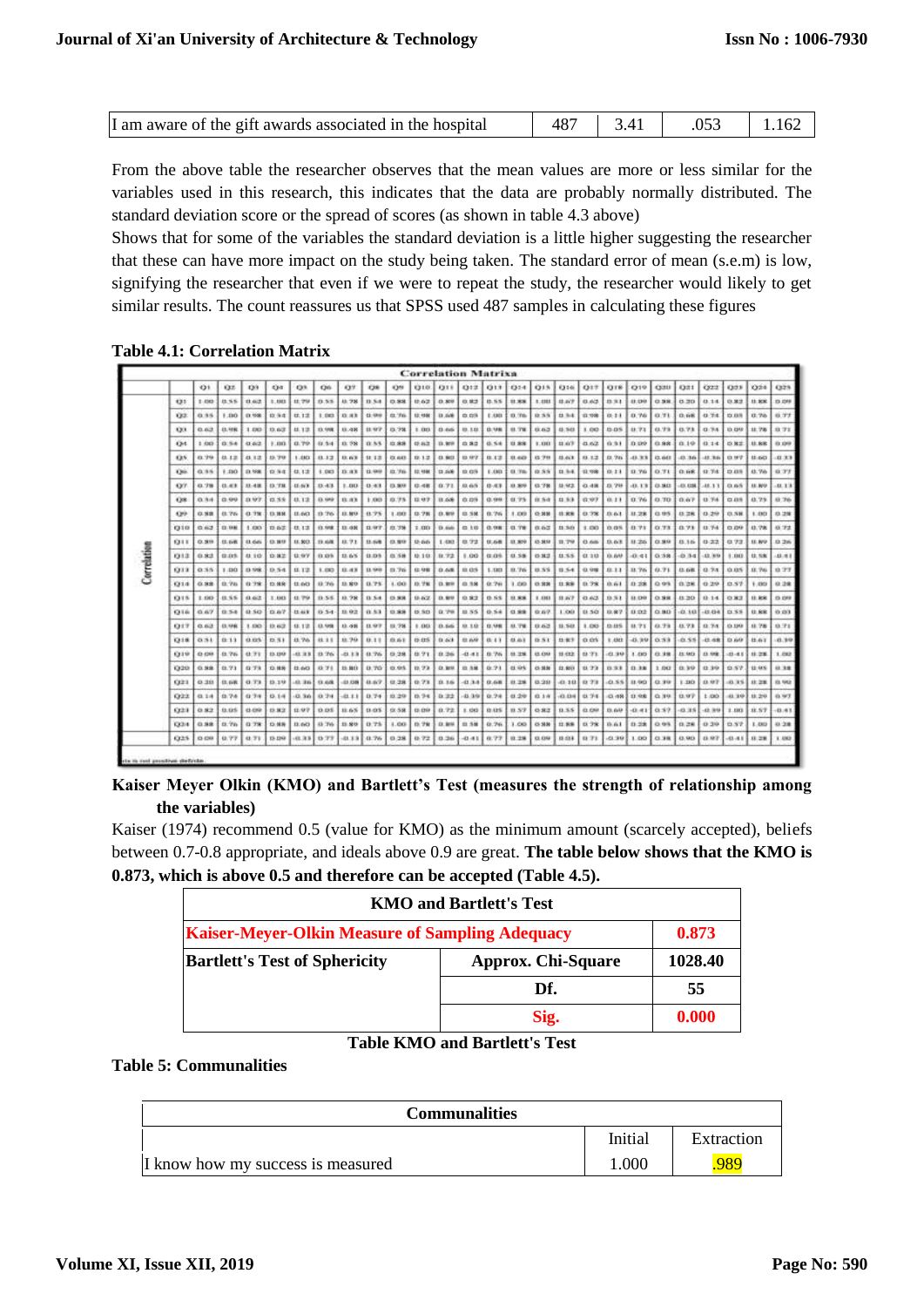| Bonuses should not be part of the hospitals policy                                                 | 1.000 | .971 |
|----------------------------------------------------------------------------------------------------|-------|------|
| Rewards should be based on performance in hospitals                                                | 1.000 | .963 |
| Receiving formal recognition for your efforts is making a<br>difference                            | 1.000 | .986 |
| Feeling a spirit of teamwork and cooperation among co-<br>Employees                                | 1.000 | .922 |
| Feeling that your work is valued and appreciated                                                   | 1.000 | .971 |
| Independence and freedom to influence work content and<br>methods                                  | 1.000 | .903 |
| My supervisor cares about me as a person                                                           | 1.000 | .962 |
| At work, am encouraged for my development                                                          | 1.000 | .986 |
| Participation in decision-making is encouraged                                                     | 1.000 | .963 |
| I am well aware of what is expected from my work                                                   | 1.000 | .912 |
| I have the materials and equipment to do my work Right                                             | 1.000 | .993 |
| At work, I'm given the opportunity to do my best                                                   | 1.000 | .971 |
| The objectives of my organisation makes me feel my job is<br>important                             | 1.000 | .986 |
| My associates (fellow Employees) are committed to doing a<br>quality work                          | 1.000 | .989 |
| Co-Employees and peers recognizing employees who are<br>making a difference                        | 1.000 | .983 |
| Recognizing individual team members equally for their efforts                                      | 1.000 | .963 |
| Demonstrating that your work is valued and respected                                               | 1.000 | .953 |
| Recognising and appreciating outstanding attendance                                                | 1.000 | .921 |
| Recognising years of service to the company                                                        | 1.000 | .906 |
| overall satisfaction with the current rewards and recognition<br>programs offered by the hospitals | 1.000 | .939 |
| The criteria for the recognition programs has been clearly<br>explained to me                      | 1.000 | .964 |
| I'm aware of the procedures for nominating an employee for<br>an award                             | 1.000 | .991 |
| The recipients of the employee awards are adequately<br>publicized                                 | 1.000 | .986 |
| I am aware of the gift awards associated with the program                                          | 1.000 | .921 |
| Extraction Method: Principal Component Analysis.                                                   |       |      |

The next output from factor analysis is the table of communalities which shows how a lot of the variance (i.e., the communality value that ought to become more than 0.5 to be looked at for further research. Else these parameters should be taken off further steps factor examination) in the parameters has been accounted for by the extracted factors.

**From the above table the researcher observes that all the variables selected for the factor analysis eligible for the completion of Principal Component Analysis so the above table 5 the following factors are further taken for analysis:**

I know how my success is measured, Bonuses should not be part of the hospitals policy, Rewards should be based on performance in hospitals, Receiving formal recognition for your efforts is making a difference, Feeling a spirit of teamwork and cooperation among co-Employees, Feeling that your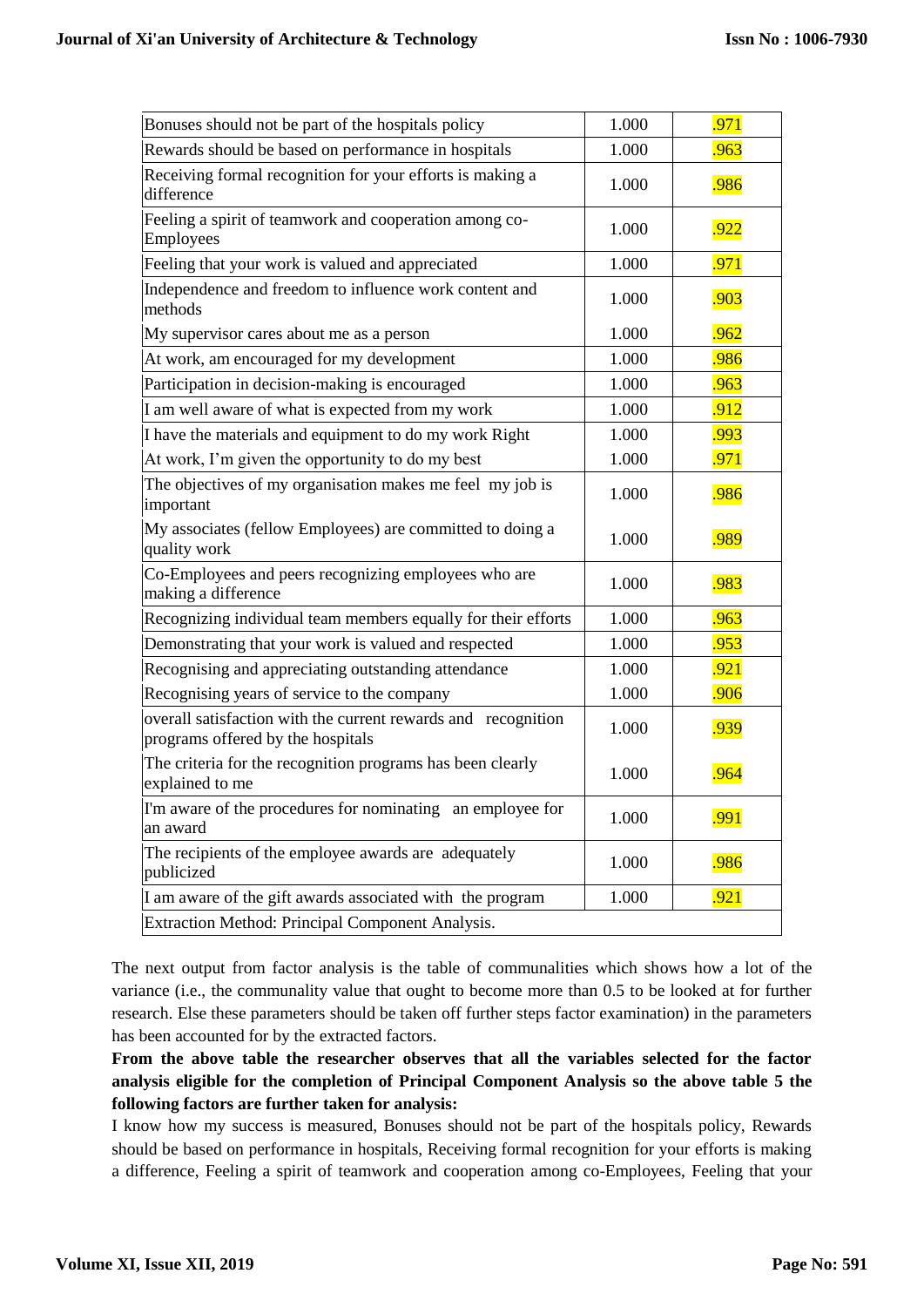work is valued and appreciated, Independence and freedom to influence work content and methods, My supervisor cares about me as a person, At work, am encouraged for my development, Participation in decision-making is encouraged, I am well aware of what is expected from my work, I have the materials and equipment to do my work Right, At work, I'm given the opportunity to do my best, The objectives of my organisation makes me feel my job is important, My associates (fellow Employees) are committed to doing a quality work, Co-Employees and peers recognizing employees who are making a difference, Recognizing individual team members equally for their efforts, Demonstrating that your work is valued and respected, Recognising and appreciating outstanding attendance, Recognising years of service to the company, overall satisfaction with the current rewards and recognition programs offered by the hospitals, The criteria for the recognition programs has been clearly explained to me, I'm aware of the procedures for nominating an employee for an award. The recipients of the employee awards are adequately publicized, I am aware of the gift awards associated with the program

## **Total variance explained Table 6: Total Variance**

| <b>Total Variance Explained</b> |               |                     |            |        |          |                                   |                                 |          |            |  |  |  |
|---------------------------------|---------------|---------------------|------------|--------|----------|-----------------------------------|---------------------------------|----------|------------|--|--|--|
|                                 |               |                     |            |        |          | <b>Extraction Sums of Squared</b> | <b>Rotation Sums of Squared</b> |          |            |  |  |  |
|                                 |               | Initial Eigenvalues |            |        | Loadings |                                   | Loadings                        |          |            |  |  |  |
|                                 |               | $%$ of              | Cumulative |        | $%$ of   | Cumulative                        |                                 | $%$ of   | Cumulative |  |  |  |
| Component                       | Total         | Variance            | $\%$       | Total  | Variance | $\%$                              | Total                           | Variance | $\%$       |  |  |  |
| 1                               | 15.163        | 60.651              | 60.651     | 15.163 | 60.651   | 60.651                            | 11.000                          | 44.000   | 44.000     |  |  |  |
| $\overline{2}$                  | 7.549         | 30.198              | 90.849     | 7.549  | 30.198   | 90.849                            | 8.676                           | 34.702   | 78.702     |  |  |  |
| 3                               | 1.286         | 5.142               | 95.991     | 1.286  | 5.142    | 95.991                            | 4.322                           | 17.289   | 95.991     |  |  |  |
| $\overline{4}$                  | .541          | 2.166               | 98.157     |        |          |                                   |                                 |          |            |  |  |  |
| 5                               | .430          | 1.719               | 99.876     |        |          |                                   |                                 |          |            |  |  |  |
| 6                               | .031          | .124                | 100.000    |        |          |                                   |                                 |          |            |  |  |  |
| $\overline{7}$                  | 1.649E-<br>14 | 6.596E-<br>14       | 100.000    |        |          |                                   |                                 |          |            |  |  |  |
| 8                               | 1.423E-<br>14 | 5.693E-<br>14       | 100.000    |        |          |                                   |                                 |          |            |  |  |  |
| 9                               | 1.123E-<br>14 | 4.493E-<br>14       | 100.000    |        |          |                                   |                                 |          |            |  |  |  |
| 10                              | 7.767E-<br>15 | 3.107E-<br>14       | 100.000    |        |          |                                   |                                 |          |            |  |  |  |
| 11                              | 4.020E-<br>15 | 1.608E-<br>14       | 100.000    |        |          |                                   |                                 |          |            |  |  |  |
| 12                              | 2.448E-<br>15 | 9.792E-<br>15       | 100.000    |        |          |                                   |                                 |          |            |  |  |  |
| 13                              | 1.175E-<br>16 | 4.700E-<br>16       | 100.000    |        |          |                                   |                                 |          |            |  |  |  |
| 14                              | 8.943E-<br>17 | 3.577E-<br>16       | 100.000    |        |          |                                   |                                 |          |            |  |  |  |
| 15                              | 1.578E-<br>18 | $-6.311E-$<br>18    | 100.000    |        |          |                                   |                                 |          |            |  |  |  |
| 16                              | 5.797E-<br>18 | $-2.319E-$<br>17    | 100.000    |        |          |                                   |                                 |          |            |  |  |  |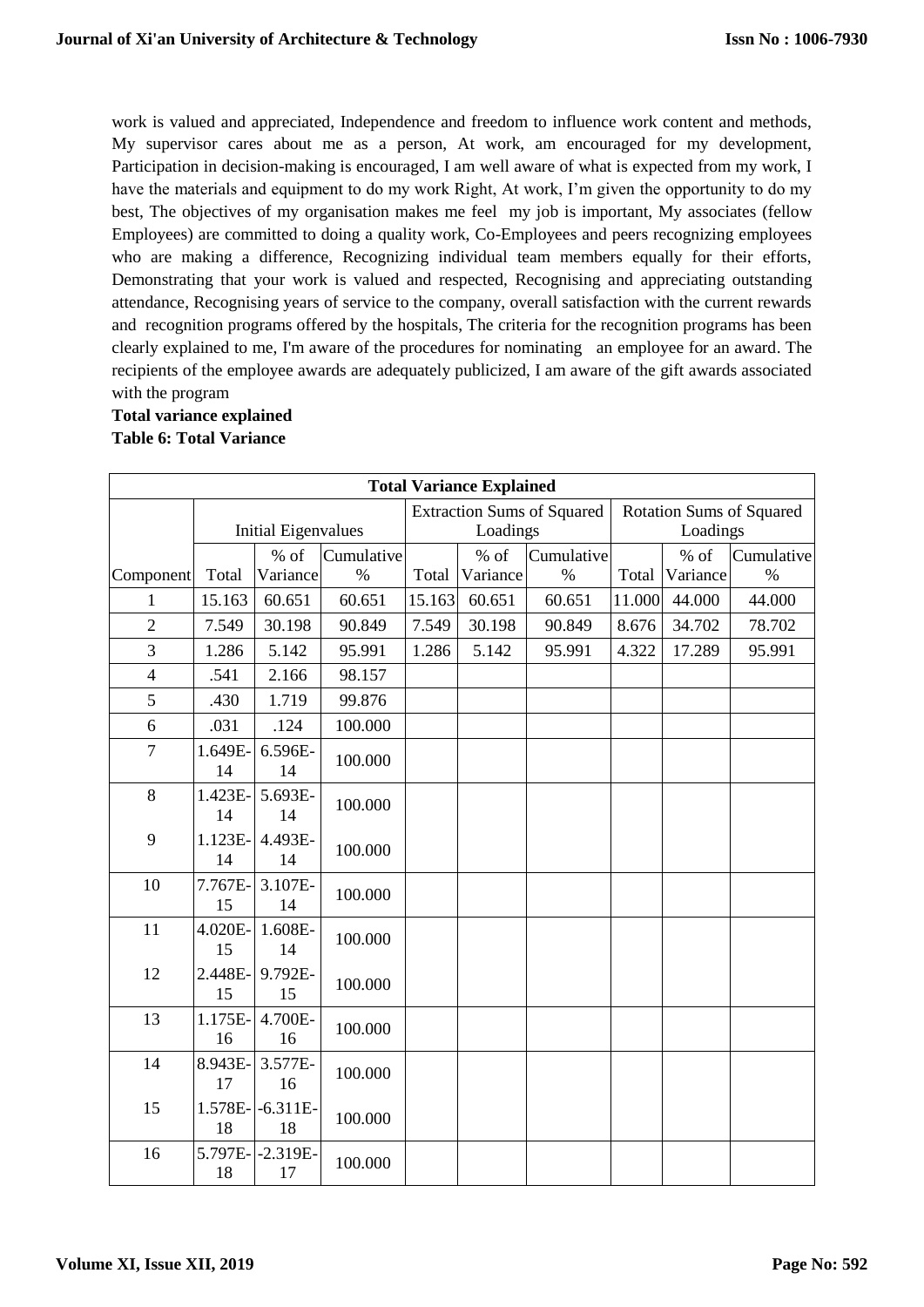| 17                                                         | 16            | 2.062E- -8.249E-<br>16  | 100.000 |  |  |  |
|------------------------------------------------------------|---------------|-------------------------|---------|--|--|--|
| 18                                                         | 16            | 2.372E- - 9.489E-<br>16 | 100.000 |  |  |  |
| 19                                                         | 15            | 1.547E-1-6.187E-<br>15  | 100.000 |  |  |  |
| 20                                                         | 15            | 4.559E-1.823E-<br>14    | 100.000 |  |  |  |
| 21                                                         | 15            | 5.561E-2.224E-<br>14    | 100.000 |  |  |  |
| 22                                                         | 6.544E-<br>15 | $-2.618E-$<br>14        | 100.000 |  |  |  |
| 23                                                         | 9.903E-<br>15 | $-3.961E-$<br>14        | 100.000 |  |  |  |
| 24                                                         | 1.108E-<br>14 | $-4.434E-$<br>14        | 100.000 |  |  |  |
| 25                                                         | 14            | 1.436E-1-5.746E-<br>14  | 100.000 |  |  |  |
| <b>Extraction Method: Principal Component</b><br>Analysis. |               |                         |         |  |  |  |

Eigen value displays the amount of extracted factors whose total should add up to put through factor analysis. The other Column shows all the factors extractable from the research with their Eigen values. The Eigen value has been split into three sub-sections, i.e., Initial Eigen, Extracted Sums of Squared Loadings and Rotation Sums of Squared Loadings.

For the current research and interpretation the researcher is concerned about Extracted Amounts of Squared Loadings. **Here the researcher records that the first factor makes up about 60.651% of the variance, the next 30.198% and 5.142 %. All of the remaining factors aren't significant (Table 4.7).**

## **Component matrix**

The table 4.9 below shows the loadings (extracted values of every item under 3 variables) of the 25 variables on three factors extracted. The bigger the absolute value of the loadings, the greater the factor contributes to the factors (We've extracted three variables wherein the 25 factors are split into three variables relating to most important variable as shown in component 1 and similarly in component 2 and component three. The gaps (clear places) on the table represent loadings that are significantly less than 0.5; this makes reading the table easier. We suppressed all loadings significantly less than 0.5**.**

| <b>Component Matrix<sup>a</sup></b>                                 |      |                       |  |
|---------------------------------------------------------------------|------|-----------------------|--|
|                                                                     |      | Component             |  |
|                                                                     |      | $\mathcal{D}_{\cdot}$ |  |
| The objectives of my organisation makes me feel my job is important | .965 |                       |  |
| The recipients of the employee awards are adequately publicized     |      |                       |  |
| At work, am encouraged for my development                           |      |                       |  |
| Recognising years of service to the company                         |      |                       |  |
| I am well aware of what is expected from my work                    |      |                       |  |
| Rewards should be based on performance in hospitals                 |      | .410                  |  |
| Recognizing individual team members equally for their efforts       |      | .410                  |  |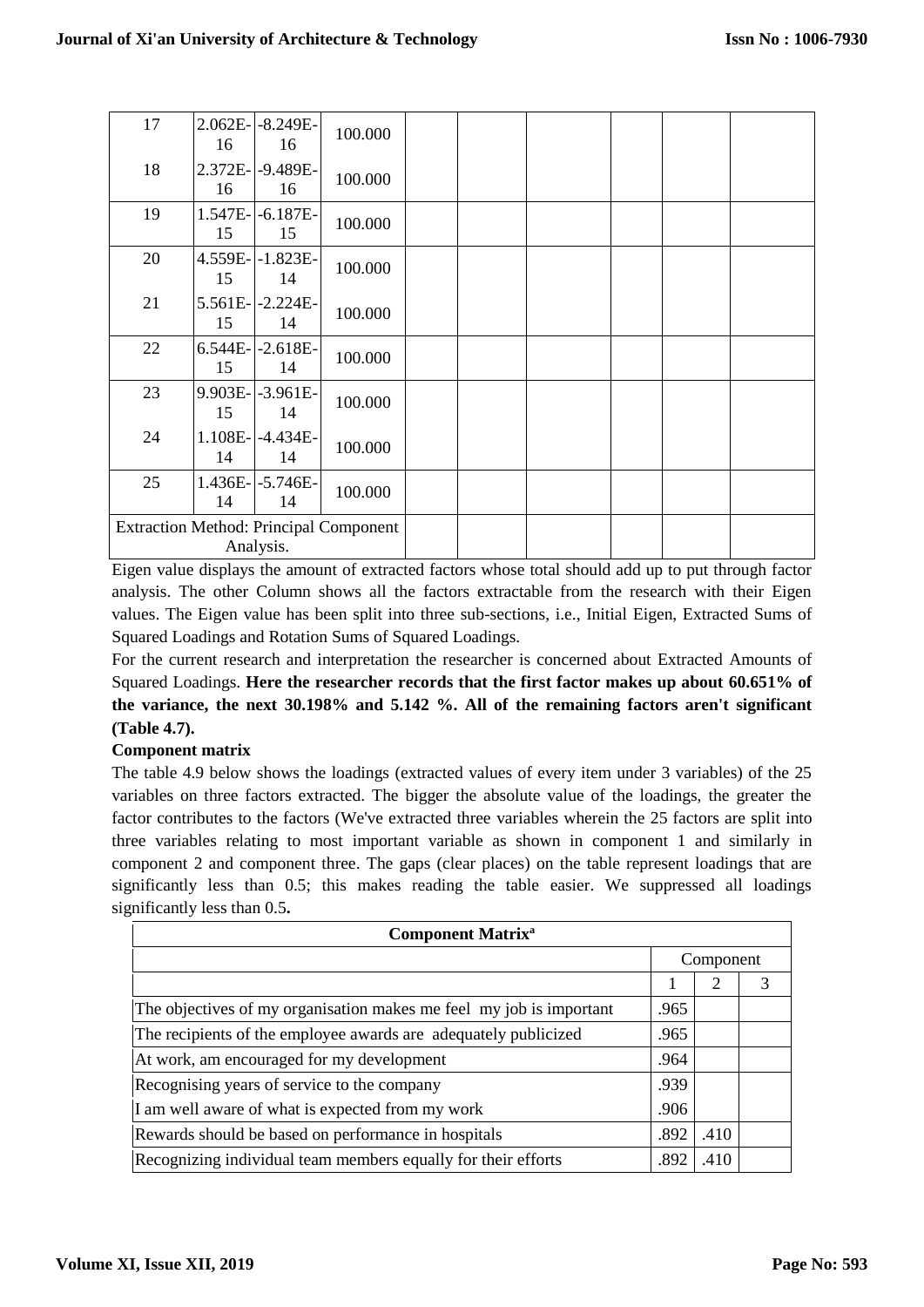| Participation in decision-making is encouraged                                                             | .892 | .410           |         |  |
|------------------------------------------------------------------------------------------------------------|------|----------------|---------|--|
| Feeling that your work is valued and appreciated<br>.876                                                   |      |                |         |  |
| Bonuses should not be part of the hospitals policy                                                         | .876 | .437           |         |  |
| At work, I'm given the opportunity to do my best                                                           | .876 | .437           |         |  |
| My supervisor cares about me as a person                                                                   | .872 | .435           |         |  |
| I know how my success is measured                                                                          | .866 | $-.388$        |         |  |
| My associates (fellow Employees) are committed to doing a quality work                                     | .866 | $-.388$        |         |  |
| Receiving formal recognition for your efforts is making a difference                                       | .864 | $-.389$        |         |  |
| Co-Employees and peers recognizing employees who are making a<br>difference                                | .766 | $-.407$        | $-.480$ |  |
| Independence and freedom to influence work content and methods                                             | .746 | $-.504$        | $-.305$ |  |
| The criteria for the recognition programs has been clearly explained to me<br>.482                         |      | .835           |         |  |
| Recognising and appreciating outstanding attendance<br>.477                                                |      |                |         |  |
| I am aware of the gift awards associated with the program<br>.478                                          |      |                |         |  |
| I'm aware of the procedures for nominating an employee for an award<br>.484                                |      |                | .318    |  |
| I have the materials and equipment to do my work Right<br>.485                                             |      |                | .318    |  |
| overall satisfaction with the current rewards and recognition programs<br>.465<br>offered by the hospitals |      |                |         |  |
| Feeling a spirit of teamwork and cooperation among co-Employees<br>.521                                    |      |                |         |  |
| Demonstrating that your work is valued and respected                                                       |      | $.435$ $-.751$ | $-.448$ |  |
| Extraction Method: Principal Component Analysis.                                                           |      |                |         |  |
| a. 3 components extracted.                                                                                 |      |                |         |  |
| <b>Table 7: Component Matrix</b>                                                                           |      |                |         |  |

## **Rotated component matrix**

The idea of rotation is to lessen the number of factors which the parameters under exploration have high loadings. The rotation will not change and interprets the analysis easier.

## **Table 8: Rotated Component Matrix**

| <b>Rotated Component Matrix<sup>a</sup></b>                                                        |      |           |         |
|----------------------------------------------------------------------------------------------------|------|-----------|---------|
|                                                                                                    |      | Component |         |
|                                                                                                    | 1    | 2         | 3       |
| The criteria for the recognition programs have been clearly explained                              | .950 |           |         |
| I am aware of the gift awards associated with the program                                          | .937 |           |         |
| Recognising and appreciating outstanding attendance                                                | .936 |           |         |
| overall satisfaction with the current rewards and recognition programs<br>offered by the hospitals | .916 |           | $-.313$ |
| Feeling that your work is valued and appreciated                                                   | .906 |           | .323    |
| Bonuses should not be part of the hospitals policy                                                 | .906 |           | .323    |
| At work, I'm given the opportunity to do my best                                                   | .906 |           | .323    |
| Rewards should be based on performance in hospitals                                                | .903 |           |         |
| Recognizing individual team members equally for their efforts                                      | .903 |           |         |
| Participation in decision-making is encouraged                                                     | .903 |           |         |
| My supervisor cares about me as a person                                                           | .902 |           | .323    |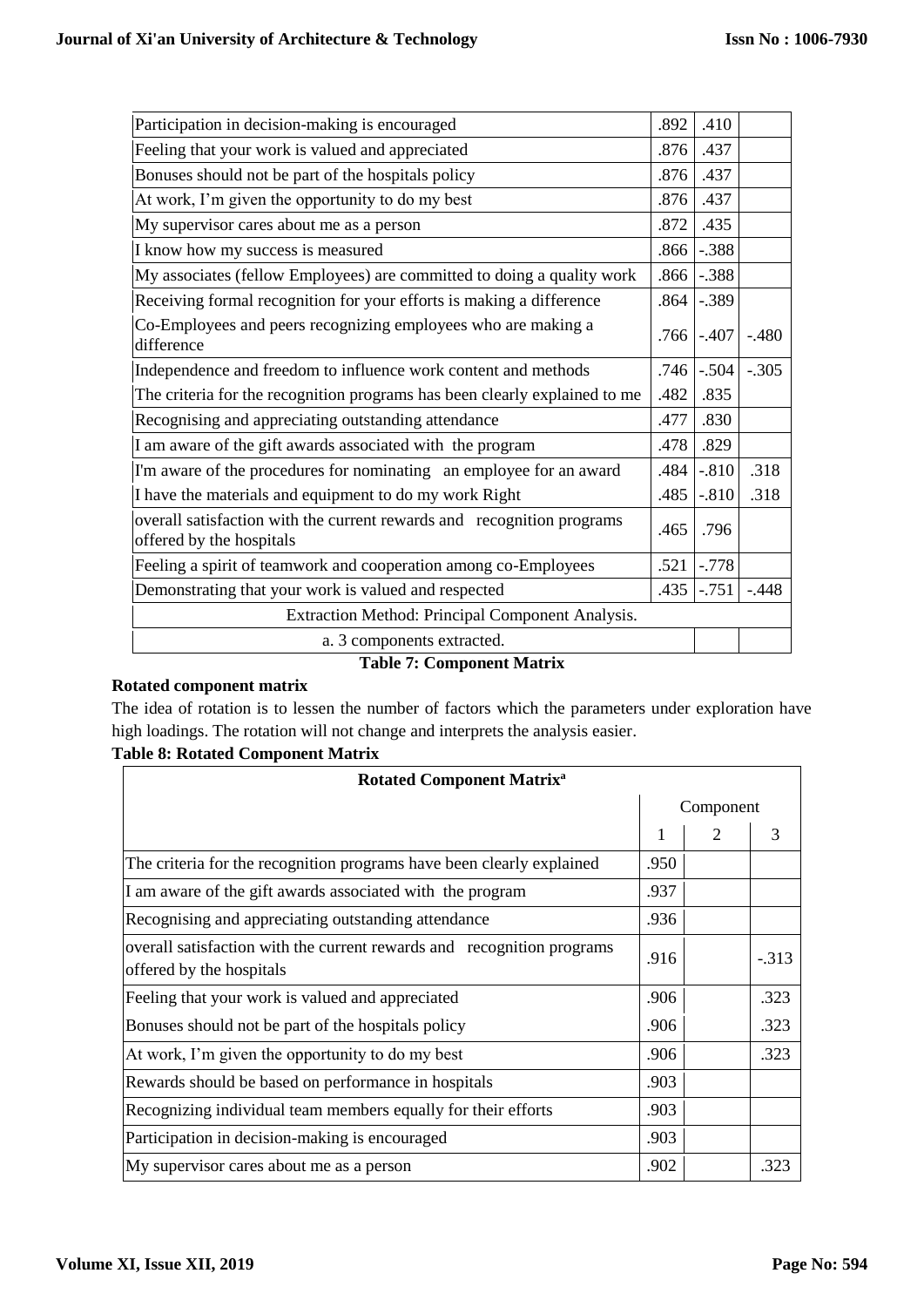| I have the materials and equipment to do my work Right                                                  |      | .946 |      |
|---------------------------------------------------------------------------------------------------------|------|------|------|
| I'm aware of the procedures for nominating an employee for an award                                     |      | .944 |      |
| My associates (fellow Employees) are committed to doing a quality work                                  | .315 | .915 |      |
| I know how my success is measured                                                                       | .315 | .915 |      |
| Receiving formal recognition for your efforts is making a difference                                    | .313 | .914 |      |
| Feeling a spirit of teamwork and cooperation among co-Employees                                         |      | .894 |      |
| I am well aware of what is expected from my work                                                        | .402 | .768 | .402 |
| Recognising years of service to the company                                                             | .525 | .683 | .404 |
| The recipients of the employee awards are adequately publicized                                         | .499 | .638 | .575 |
| The objectives of my organisation makes me feel my job is important                                     | .499 | .638 | .575 |
| At work, am encouraged for my development                                                               | .498 | .638 | .576 |
| Co-Employees and peers recognizing employees who are making a<br>difference                             |      | .460 | .857 |
| Demonstrating that your work is valued and respected                                                    |      | .480 | .802 |
| Independence and freedom to influence work content and methods                                          |      | .597 | .730 |
| Extraction Method: Principal Component Analysis.<br>Rotation Method: Varimax with Kaiser Normalization. |      |      |      |
| a. Rotation converged in 4 iterations.                                                                  |      |      |      |

## **The researcher observes the following which are substantially loaded on factor (As in Component 3; Table 8)**

- 1. The recipients of the employee awards are adequately publicized
- 2. The objectives of my organisation makes me feel my job is important
- 3. At work, am encouraged for my development
- 4. Co-Employees and peers recognizing employees who are making a difference
- 5. Demonstrating that your work is valued and respected
- 6. Independence and freedom to influence work content and methods

# **While Factors given below are substantially loaded on factor**

## **(As in Component 2; Table 8)**

- 1. The recipients of the employee awards are adequately publicized
- 2. The objectives of my organisation makes me feel my job is important
- 3. At work, am encouraged for my development
- 4. Co-Employees and peers recognizing employees who are making a difference
- 5. Demonstrating that your work is valued and respected
- 6. Independence and freedom to influence work content and methods

## **All the remaining factors are substantially loaded on factor**

## **(As in Component 1; Table 8)**

- 1. The criteria for the recognition programs has been clearly explained to me
- 2. I am aware of the gift awards associated with the program
- 3. Recognising and appreciating outstanding attendance
- 4. overall satisfaction with the current rewards and recognition programs offered by the hospitals
- 5. Feeling that your work is valued and appreciated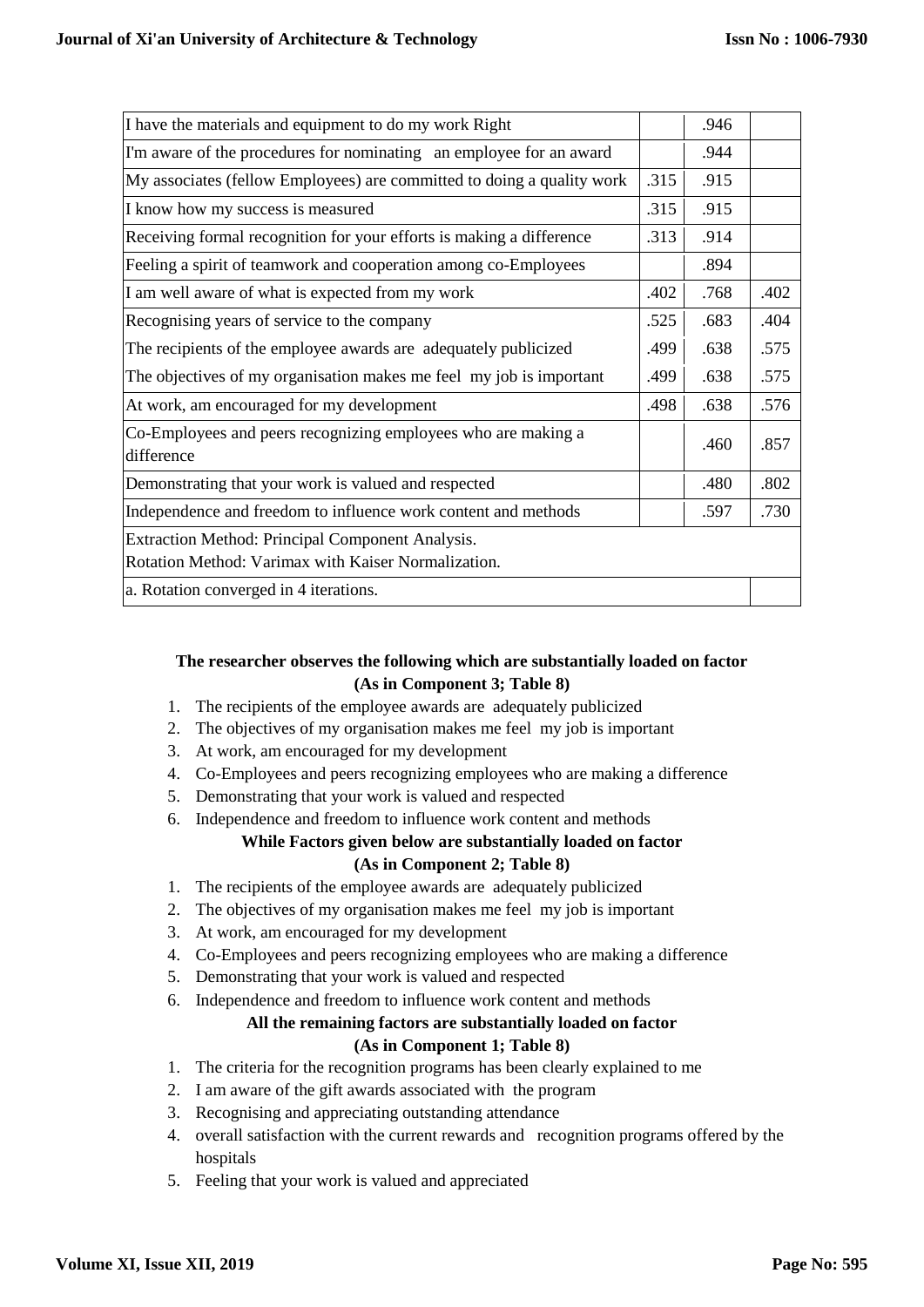- 6. Bonuses should not be part of the hospitals policy
- 7. At work, I'm given the opportunity to do my best
- 8. Rewards should be based on performance in hospitals
- 9. Recognizing individual team members equally for their efforts
- 10. Participation in decision-making is encouraged
- 11. My supervisor cares about me as a person

## **1.1 Component Tr***a***nsformation Matrix**

The Component Transformation Matrix displays the correlations among the components prior to and after rotation.

|  | <b>Table 9: Rotated Component Matrix</b> |
|--|------------------------------------------|
|--|------------------------------------------|

| <b>Component Transformation Matrix</b>                                                                                                                                                                                                                            |      |         |         |  |
|-------------------------------------------------------------------------------------------------------------------------------------------------------------------------------------------------------------------------------------------------------------------|------|---------|---------|--|
| Component                                                                                                                                                                                                                                                         |      |         |         |  |
|                                                                                                                                                                                                                                                                   | .675 | .609    | .416    |  |
|                                                                                                                                                                                                                                                                   | .736 | $-.598$ | $-.318$ |  |
|                                                                                                                                                                                                                                                                   | .055 | .521    | $-.852$ |  |
| $\cdots$<br><b>Production</b> of the state of the state of the state of the state of the state of the state of the state of the state of the state of the state of the state of the state of the state of the state of the state of the state o<br>$\overline{1}$ |      |         |         |  |

Extraction Method: Principal Component Analysis. Rotation Method: Varimax with Kaiser Normalization.

## **1.2 Concluding Remarks on Factor Analysis**

The impact of reward systems on employee motivation in select multi-specialty hospitals should concentrate more on the following:

- 1. The recipients of the employee awards are adequately publicized
- 2. The objectives of my organisation makes me feel my job is important
- 3. At work, am encouraged for my development
- 4. Co-Employees and peers recognizing employees who are making a difference
- 5. Demonstrating that your work is valued and respected
- 6. Independence and freedom to influence work content and methods

**Secondly,** the select multi-specialty hospitals to motivate their employee's should concentrate more on the following factors:

- 1. The recipients of the employee awards are adequately publicized
- 2. The objectives of my organisation makes me feel my job is important
- 3. At work, am encouraged for my development
- 4. Co-Employees and peers recognizing employees who are making a difference
- 5. Demonstrating that your work is valued and respected
- 6. Independence and freedom to influence work content and methods

*(These results are from Extraction Method: Principal Component Analysis. Rotation Method: Varimax with Kaiser Normalization).*

## **1.3 Friedman Test to test the following hypothesis**

H01 There is no significant relationship between Employee Motivation and the Reward System at Select Multi-Specialty Hospitals in Bangalore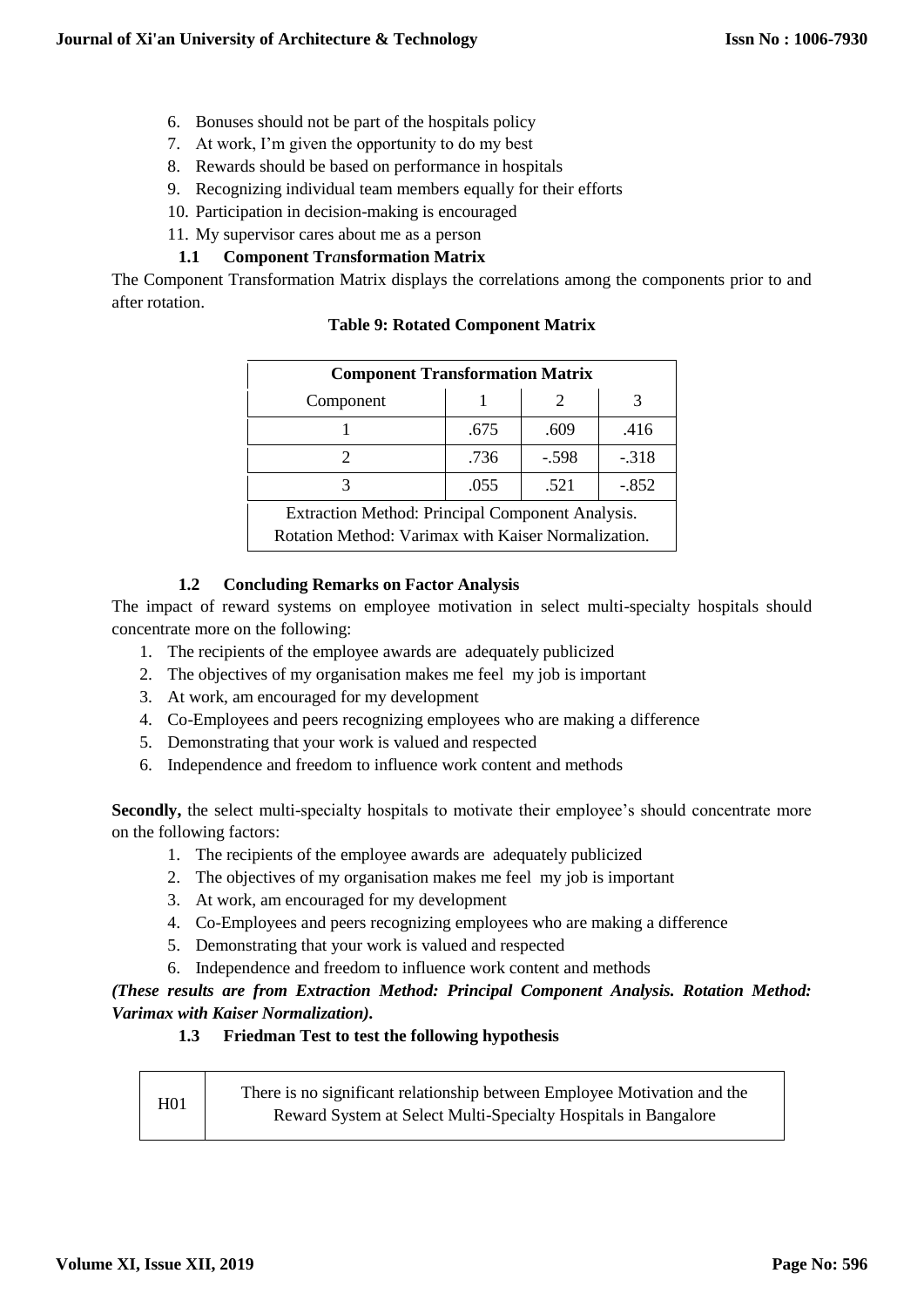Ha1 There is a significant relationship between Employee Motivation and the Reward System at Select Multi-Specialty Hospitals in Bangalore

| <b>Test Statistics<sup>a</sup></b> |         |  |  |
|------------------------------------|---------|--|--|
| N                                  | 488     |  |  |
| Chi-Square                         | 680.374 |  |  |
| Df                                 | 25      |  |  |
| Asymp. Sig.                        | .000    |  |  |
| a. Friedman Test                   |         |  |  |

## **Table 10: Test Statistics; Friedman Test**

As observed from the above table, the researcher concludes that, *"there is no significant relationship between Employee Motivation and the Reward System at Select Multi-Specialty Hospitals in* **Bangalore and the data is not by chance" is rejected** as the representational statement indicated that the Friedman Test was conducted to find the significant or non-significant between the Employee Motivation and the Reward System at Select Multi-Specialty Hospitals in Bangalore and is represented as:

# **'Friedman Q'**  $\chi^2$  (25) =680, p=0.000

## **Friedman Test to test the following hypothesis**

| H <sub>03</sub> | There is no positive relationship between Employee Motivation and Intrinsic<br>Rewards at Select Multi-Specialty Hospitals in Bangalore |
|-----------------|-----------------------------------------------------------------------------------------------------------------------------------------|
| Ha <sub>3</sub> | There is a positive relationship between Employee Motivation and Intrinsic<br>Rewards at Select Multi-Specialty Hospitals in Bangalore  |

| <b>Test Statistics<sup>a</sup></b> |         |  |  |
|------------------------------------|---------|--|--|
| N                                  | 488     |  |  |
| Chi-Square                         | 209.493 |  |  |
| Df                                 | 10      |  |  |
| Asymp. Sig.<br>.000                |         |  |  |
| a. Friedman Test                   |         |  |  |

## **Table 11: Test Statistics; Friedman Test**

As observed from the above discussions, the researcher concludes that, **"There is no positive relationship between Employee Motivation and Intrinsic Rewards at Select Multi-Specialty Hospitals in Bangalore***" is rejected* as the representational statement indicated that the Friedman Test was conducted to find the significant or non-significant between the Employee Motivation and the Intrinsic Reward System at Select Multi-Specialty Hospitals in Bangalore and is represented as:

**'Friedman Q'**  $\chi^2$  (10) = 209, p=0.000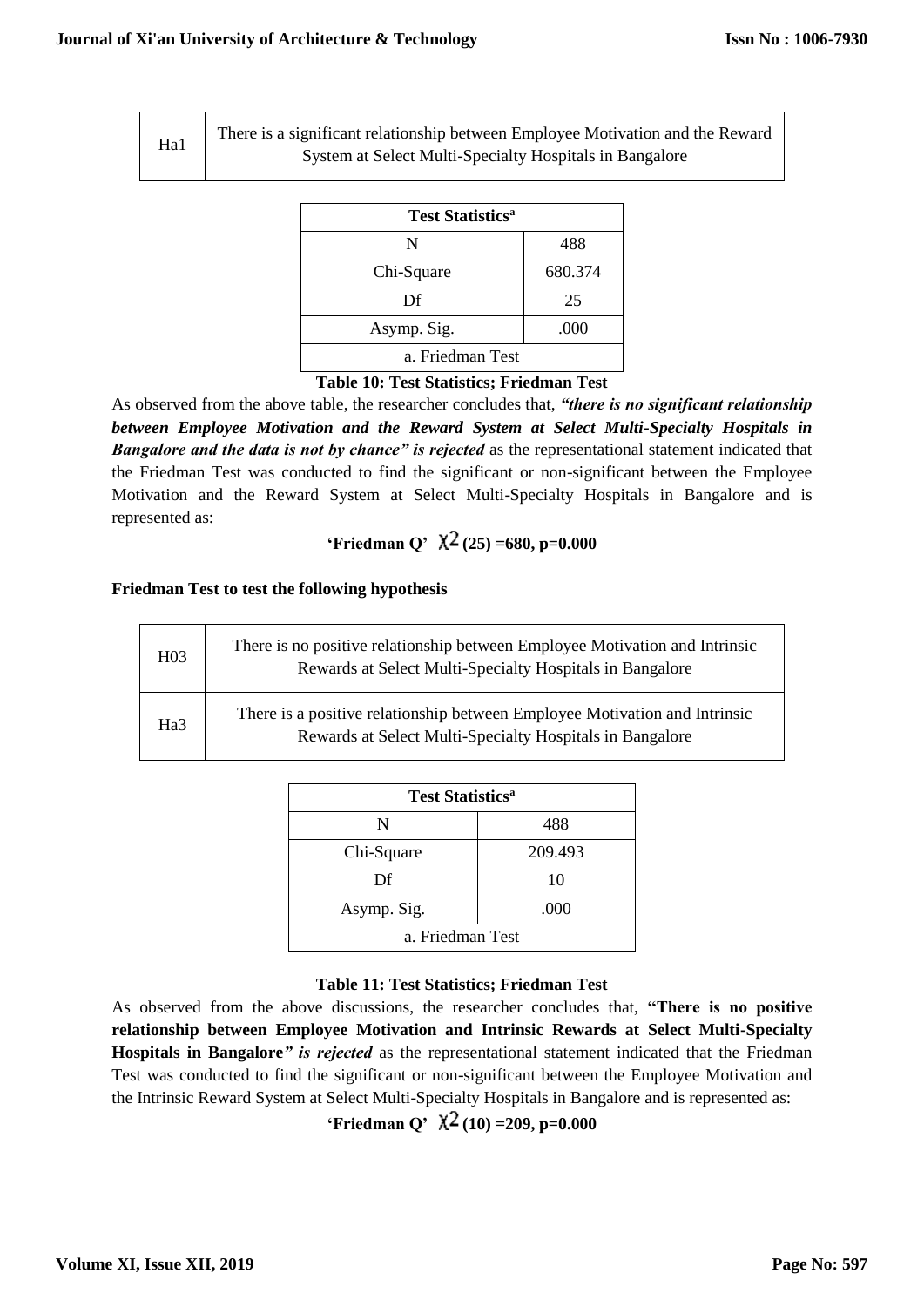## **Friedman Test to test the following hypothesis**

| H <sub>02</sub> | There is no positive relationship between Employee Motivation and Extrinsic<br>Rewards at Select Multi-Specialty Hospitals in Bangalore |
|-----------------|-----------------------------------------------------------------------------------------------------------------------------------------|
| Ha2             | There is a positive relationship between Employee Motivation and Extrinsic<br>Rewards at Select Multi-Specialty Hospitals in Bangalore  |

| <b>Test Statistics<sup>a</sup></b> |         |  |  |
|------------------------------------|---------|--|--|
| N                                  | 487     |  |  |
| Chi-Square                         | 414.328 |  |  |
| df                                 | 11      |  |  |
| Asymp. Sig.                        | .000    |  |  |
| a. Friedman Test                   |         |  |  |

## **Table 12:Test Statistics; Friedman Test**

As observed from the above discussions, the researcher concludes that, **"There is no positive relationship between Employee Motivation and Extrinsic Rewards at Select Multi-Specialty Hospitals in Bangalore***" is rejected* as the representational statement indicated that the Friedman Test was conducted to find the significant or non-significant between the Employee Motivation and the Intrinsic Reward System at Select Multi-Specialty Hospitals in Bangalore and is represented as:

## **'Friedman Q'**  $\chi^2$  (11) =414, p=0.000

## **Summary of Research Findings**

The main themes revolve around the reward system at select multi-specialty hospitals in Bangalore and Employee's performance related to extrinsic, Intrinsic & general factors that affect employee's motivation at select multi-specialty hospitals in Bangalore are discussed in the context of how these effect the employee performance overall. It is clear from the Data Analysis that the Reward Systems at the select multi-specialty hospitals in Bangalore are closely linked to motivation of employees. Kanfer et al. (2012, p4) describes this in his discussions that motivation in the work place is the ultimate tool for any employee's action and performance. The researcher was particularly interested in the following important issues:

- 1) Ascertain whether rewards motivate employees at select multi-specialty hospitals in Bangalore
- 2) Ascertain what kinds of rewards benefit the employees and motivate them at select multispecialty hospitals in Bangalore
- 3) Ascertain whether demographic Variables has any Relationship to Motivate Employees at select multi-specialty hospitals in Bangalore

## **1.4 Frequency Analysis**

The demographic section of the questionnaire expresses information regarding the gender (264 Male and 224 Female), Marital Status (263 Married and 224 unmarried), Annual Income (287 respondents earn 2-3 Lacs and 201 respondents earn 3-5 Lacs) in order to have a better understanding of responses and arriving at the conclusion for this research.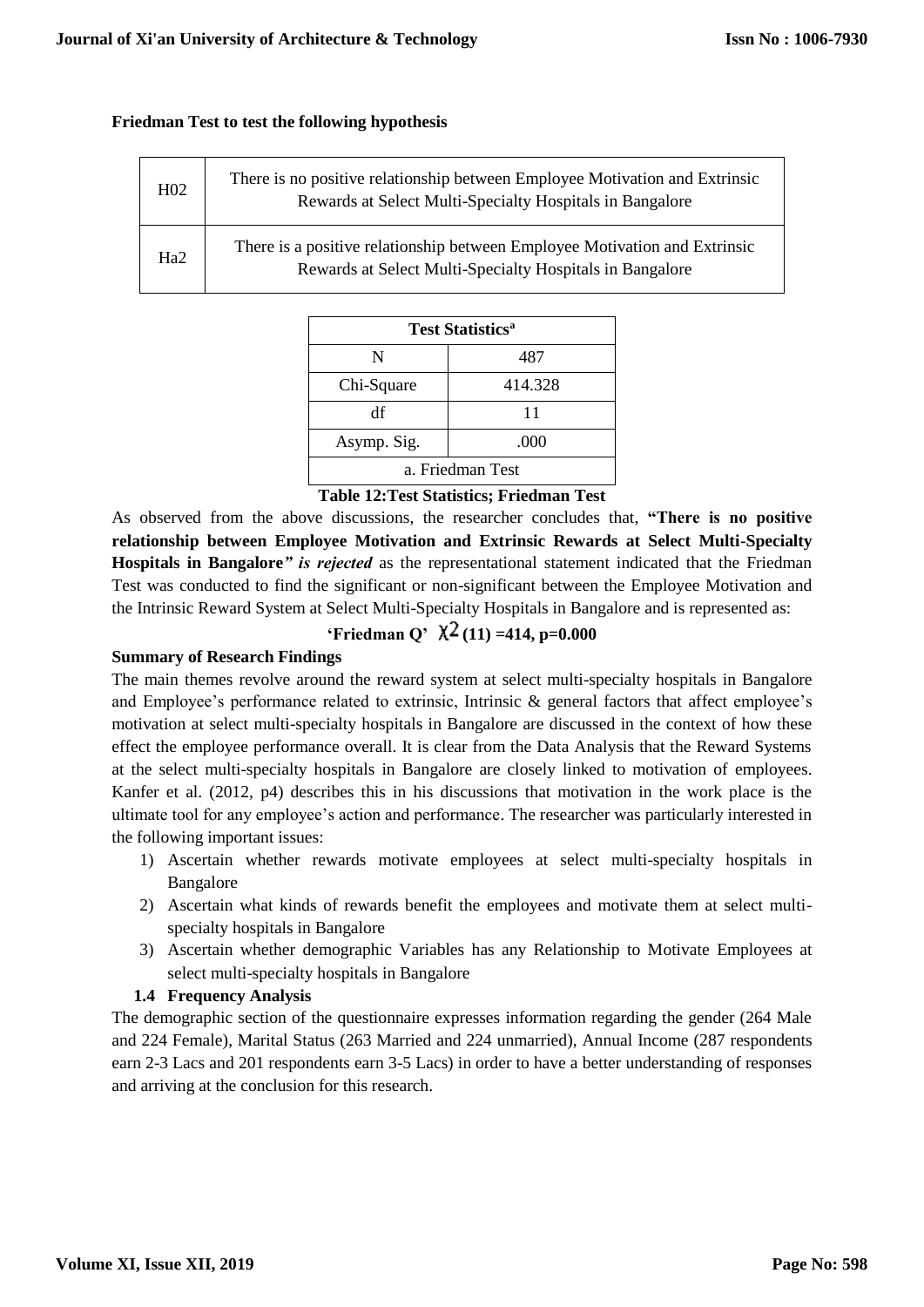## **Various impacts of Rewards on Employee Motivation**

| S1<br>No. | Percentage<br>of<br>Respondents | <b>Impact of Rewards</b>                                                                                                                                  |
|-----------|---------------------------------|-----------------------------------------------------------------------------------------------------------------------------------------------------------|
| 1.        | 46%                             | Respondents Strongly Agree that Employee's Performance increases after<br>rewards & recognition                                                           |
| 2.        | 38%                             | Respondents were Neutral on the fact that that Employee's Performance<br>increases after rewards & recognition                                            |
| 3.        | 42%                             | Respondents Agree that Employee's Performance decreases if they were not<br>rewarded and were non-recognized                                              |
| 4.        | 46%                             | Respondents Agree that the recipients of the employee awards are<br>adequately publicized                                                                 |
| 5.        | 52%                             | Respondents agree that Co-Employees and peers recognizing employees who<br>are making a difference                                                        |
| 6.        | 48%                             | Respondents Agree that an employee puts extra effort in order to attain<br>rewards.                                                                       |
| 7.        | 38%                             | Respondents Agree that the employee rewards helps in individual $\&$<br>organizational goals & growth                                                     |
| 8.        | 36%                             | Respondents Strongly Agree that the employee rewards increases loyalty<br>towards the organization                                                        |
| 9.        | 48%                             | Respondents Agree that the employees who are rewarded shoe consistency<br>in their performance                                                            |
| 10.       | 58%                             | Respondents Agree that the employee rewards should be given in front of the<br>entire company people                                                      |
| 11.       | 48%                             | Respondents Agree that their company the team helps the employee<br>participation in decision-making is encouraged                                        |
| 12.       | 80%                             | Overall Respondents Agree the employee reward system are favorable in the<br>organization they are working participation in decision-making is encouraged |

## **1.5 Summary of findings from Factor Analysis**

The impact of reward systems on employee motivation in select multi-specialty hospitals should concentrate more on the following:

- 1. The recipients of the employee awards are adequately publicized
- 2. The objectives of my organisation makes me feel my job is important
- 3. At work, am encouraged for my development
- 4. Co-Employees and peers recognizing employees who are making a difference
- 5. Demonstrating that your work is valued and respected
- 6. Independence and freedom to influence work content and methods

**Secondly,** the select multi-specialty hospitals to motivate their employees should concentrate more on the following factors:

- 1. The recipients of the employee awards are adequately publicized
- 2. The objectives of my organisation makes me feel my job is important
- 3. At work, am encouraged for my development
- 4. Co-Employees and peers recognizing employees who are making a difference
- 5. Demonstrating that your work is valued and respected
- 6. Independence and freedom to influence work content and methods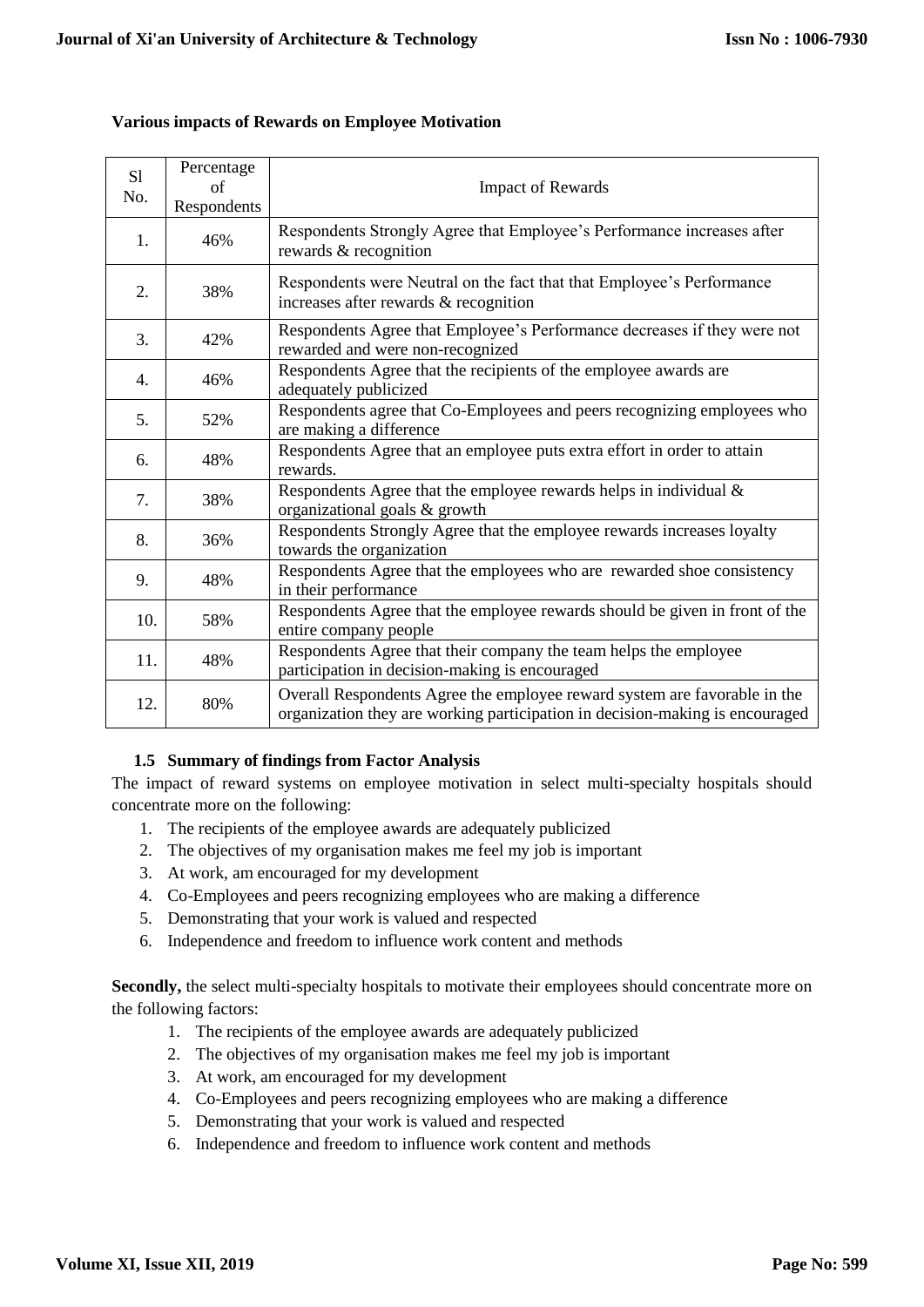## *(These results are from Extraction Method: Principal Component Analysis. Rotation Method: Varimax with Kaiser Normalization).*

## **Suggestions & Conclusion**

As of today no research has been so conclusive on how well the suggestions would work in real life and therefore can be taken as good advice. The research findings tell that the select multi-specialty hospitals in Bangalore needs to take action on the following points jotted down below:

- 1. Firstly, the select multi-specialty hospitals in Bangalore should take more into consideration the needs and wants of the employees working at various levels in the hospitals and also should take in to consideration their experience and expertise.
- 2. The reward system being used presently should be reviewed annually and should use a proven reward systems. However there has not been any research which specifies which reward system motives employees more!
- 3. The reward system generally comes from the top management and the employees has very less possibility to influence this process of reward systems. The researcher suggests that the Management should consider employees in the decision-making process and development of reward systems
- 4. The employees should be encouraged and should be given an opportunity to frequently give feedback on the reward systems
- 5. From the research conducted above, the researcher had a biggest challenge in finding the right balance between the individual based reward and company-based reward (Extrinsic or Intrinsic Rewards)
- 6. Team reward systems should be looked at the select multi-specialty hospitals in Bangalore as it will be unfair as rewards are given to= employees who do not work hard will also be given. The researcher advices the management of select multi-specialty hospitals in Bangalore to a give a larger share of profit-sharing to individual performance
- 7. As the tasks are repetitive, the researcher suggests that the employer should try giving multitasking or job rotation should be followed
- 8. Training the employees for new tasks  $\&$  job rotation will be appreciated
- 9. The Researcher Suggests that if the Management Implement Individual Rewards linked to performance which will encourage and motivate the employees
- 10. The Researcher observes that the Employees at select multi-specialty hospitals in Bangalore has forgotten the smaller rewards by concentrating more on bigger rewards which has the same impact on Motivation
- 11. Written and Certificates as recognition and also public recognitions are very powerful motivators if the Management at select multi-specialty hospitals in Bangalore use it correctly

## **CONCLUSION**

Employee motivation is one among the most essential parts in a Organizational Development as well as success. It is for this reason and is vital for an employer to understand what inspires the employees and just how to optimize their total work efficiency. Based on the outcomes of this research study and the many concepts that actually has gone over previously in this thesis, the researcher has actually involved the final thought that there are two major elements that have a profound impact on employee motivation at select multi-specialty hospitals in Bangalore.

One is Intrinsic Rewards which comes from inside the employee and also relates to his/her sensations. Instances on this are individual growth, the sensation of accomplishing something, responsibility as well as freedom to act.

The other element is Extrinsic Rewards where the external factors such as wage, incentives motivate the Employee's. Based on the questionnaire that the researcher canvassed, it appears that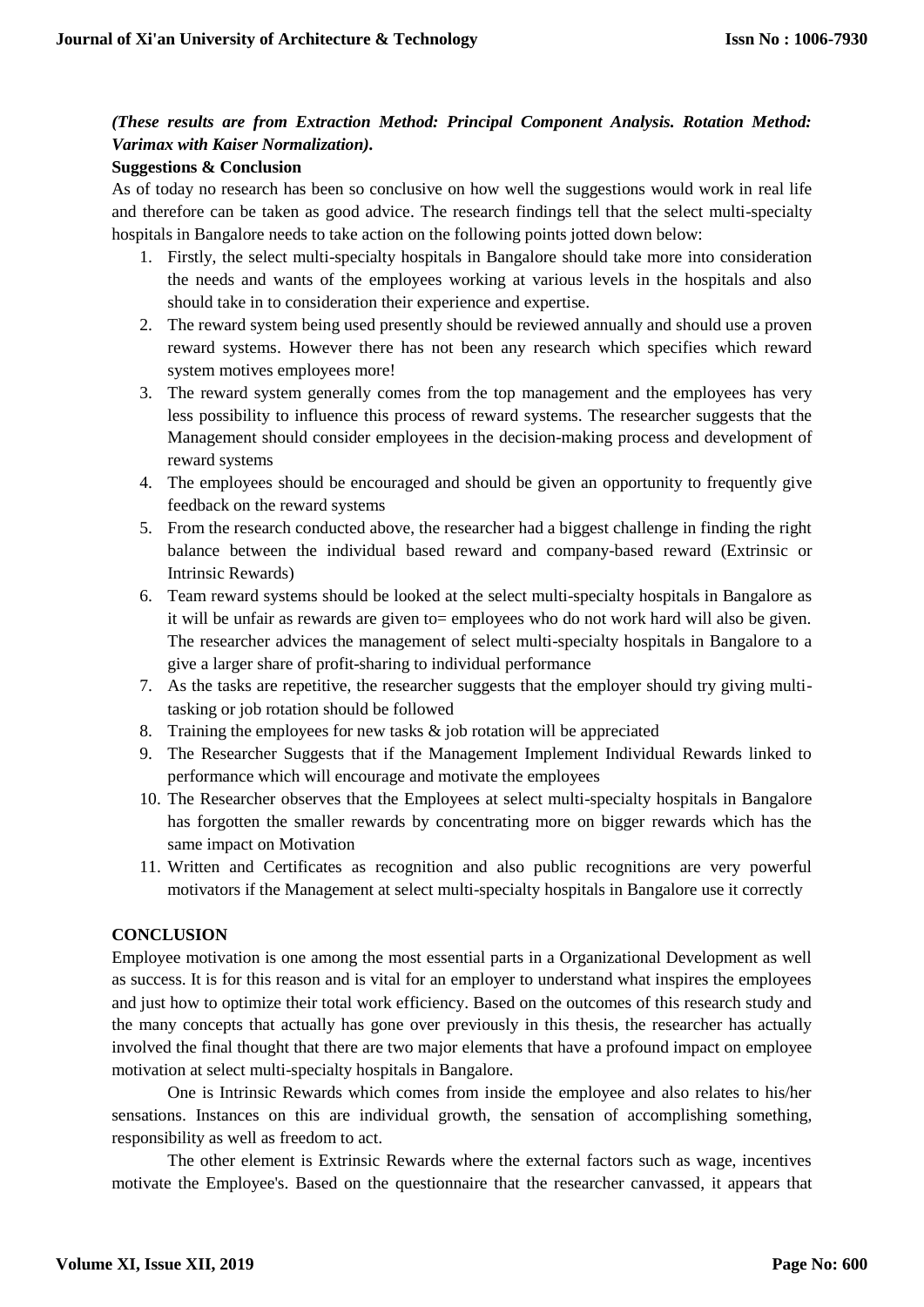revenue sharing is one of the most recommended rewards among the employees of at select multispecialty hospitals in Bangalore. The benefit was found to the individual job initiative and also was motivating because of the fact that the employees had an opportunity to choose exactly how to invest their money.

Intrinsic motivation, which was paid as immaterial rewards and was considered virtually as essential as extrinsic motivation and should therefore be made use of as frequently to enhance employee motivation. Especially the possibility to affect the benefits and also own work tasks and also obtain responses as well as written recognition from the supervisor as well as associates were viewed as important.

For improving the reward system and employee motivation at select multi-specialty hospitals in Bangalore, the researcher suggests that the employees must be considered in the decision-making processes as well as personal growth. The researcher also recommended that paying out a percent of the profit sharing according to individual performance in order to far better match the work initiative of each individual. In order to keep the Employees completely satisfied as well as interested with their work tasks the author recommends multitasking and job-rotation as well as consistent advancement in training.

## **RECOMMENDATIONS FOR FUTURE RESEARCH**

At the start of our research study, the researcher desired that the reward system is an evident and also fairly simple concern. How hard can it be to establish a reward system to motivate employees at select multi-specialty hospitals in Bangalore was an inquiry we asked ourselves? We soon reached a consensus that it is not as easy as it appears.

Every individual is special and all the rewards do not constantly have an effect on all individuals. In theory, we have actually not come across that firms customize rewards to individuals. As a result think of it was certainly very interesting to check out at select multi-specialty hospitals in Bangalore that does it as well as to see if they have had a much more effective end result in comparison with a competitive firm that does not have actually individual rewards.

Another view was to conduct the research study is to carry out from the Management's View Point. However, it is excellent to have in mind that it is difficult to get hold of managers as well as possibly likewise hard to obtain an honest response. They have a lot more obligations as well as obligations towards their company, which limits their openness in their reactions. If you do a research study on the manager's perspective you could then compare the manager's point of view on the reward system with the employee. Do they have the exact same assumption?

## **REFERENCES**

- 1. Adams, J. S. (1965). Inequity of social exchanges, advances in experimental social psychology. New York: Academic Press. Anthony, W. P., Perrewe, P. L., & Kacmar, K. M. (2002). Strategic human resource management. New York: Harcourt Brace and Company.
- 2. Armstong, Michael. 1977, Human Resource Management Practice, 7th edition. Great Britan: Kogan Page Limited, 922 p.
- 3. Armstrong, Michael & Brown, Duncan. 2006, Strategic Reward, 1st edition. Great Britan: Kogan Page Limited, 266 p.
- 4. Anderfer, C. (1972). Existence, Relatedness, & Growth. New York: Free Press.
- 5. Adams, J. S. (1963). Toward an understanding of inequity. Journal of Abnormal and Social Psychology, 67 (5), 422-436.
- 6. Adams, J. S. (1965). Inequity in social exchange. Advances in Experimental Social Psychology, 2, 267-299.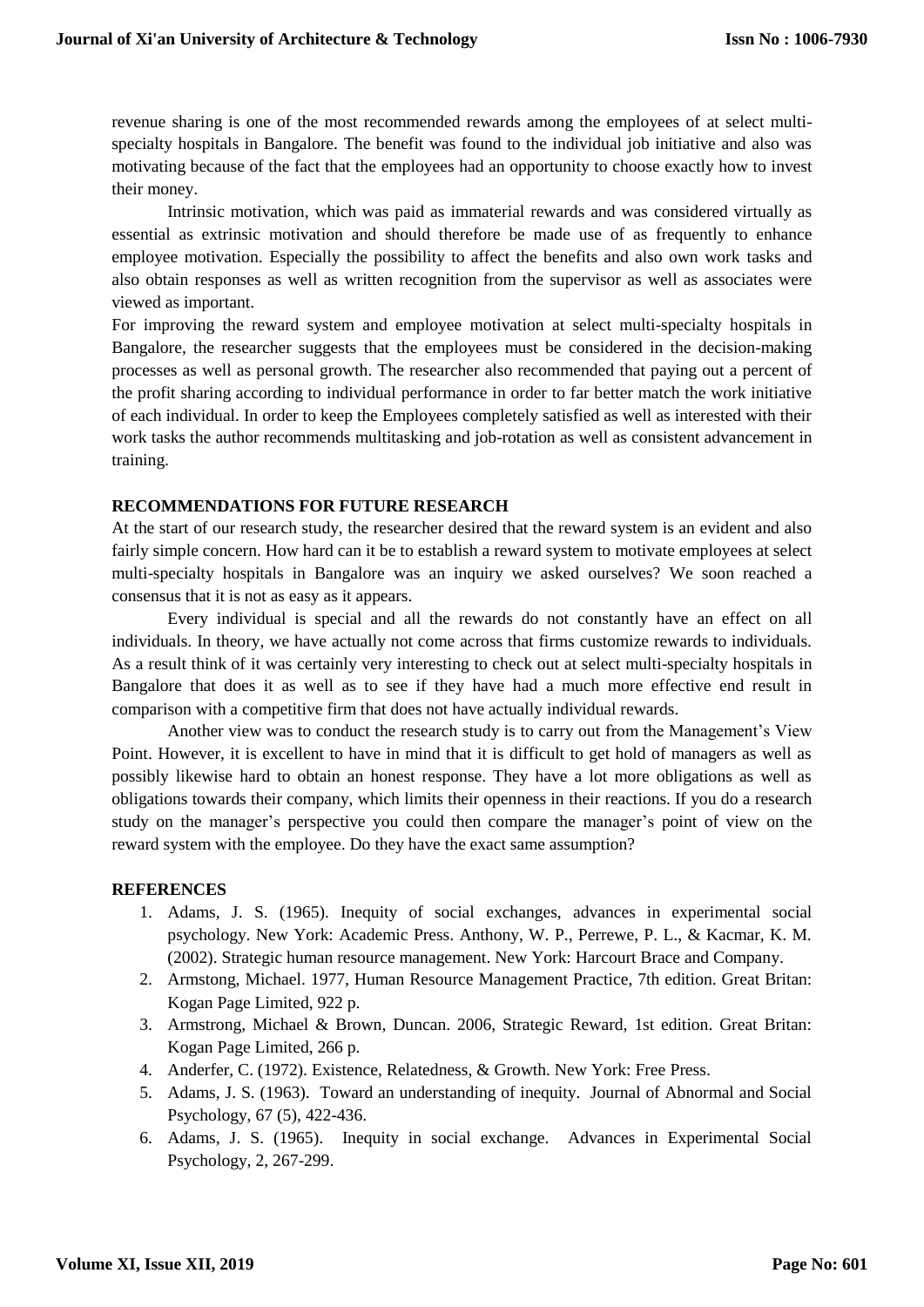- 7. Azar, O. (2003). the implications of tipping for economics and management. International Journal of Social Economics, 30 (9/10), 1084-1094.
- 8. Barton, G.M. (2002). Recognition at Work. Scottsdale: World at Work.
- 9. Beardwell, Julie & Claydon, Tim. 1994, Human Resource Management, 5th edition. Great Brian: Pearson Education Limited, 694 p.
- 10. Beck, Robert C. 1978, Motivation Theorys and Principles, 1st edtion. Prentice- Hall Inc, 470 p.
- 11. Badrinarayan, S. R., & Tilekar, P. (2011). Critical Analysis of Motivators and Hygiene Factors with special reference to employees of Private and Public Sector Banks in India. International Journal of Research in IT & Management, 1(1), pp. 39-50. Baer, M., Oldham,
- 12. Bandura, A. & Cervone, D. (1983). Self-evaluative and self-efficacy mechanisms governing the motivational effects of goal systems. Journal of Personality and Social Psychology, 45 (5), 1017-1028.
- 13. Bandura, A. & Cervone, D. (1986). Differential engagement of self-reactive influences in cognitive motivation. Organizational Behavior and Human Performance, 38, 92-113.
- 14. Becker, H.S. (1960). Notes on the concept of commitment. The American Journal of Sociology, 66 (1), 32-40.
- 15. Bobic, M. & Davis, W. (2003). A kind word for theory x: or why so many new-fangled management techniques quickly fail. Journal of Public Administration Research and Theory, 13 (3), 239-264.
- 16. Camegie, D. (1987). Managing through people. New York: Dale Carnegie & Associates, Inc.
- 17. Carrell, M.R. & Dittrich, J.E. (1978). Equity theory: the recent literature, methodological considerations and new directions. The Academy of Management Review, 3 (2), 202-210.
- 18. Charles, K. R., & Marshall, L.H. (1992). Motivational preferences of Caribbean hotel workers. International Journal of Contemporary Hospitality Management, 4 (3), Cohen, T. & Kleiner, B.H. (2004). Managing wage and hours in the hotel industry. Management Research News, 27 (6), 21-30.
- 19. Dodd, G. (2005). Canadian employees moving towards total rewards approach to Compensation. Retrieved February 27, 2005,
- 20. G. R., & Cummings, A. (2003). Rewarding Creativity: When does it really matter? Pergamon, the Leadership Quarterly. Ballentine, A. (2003).
- 21. R. A. (1983). Behaviors in organisations. New York: Ally & Bacon, Inc. Bartol, K. M., & Martin, D. C. (1998). Management. New York: McGraw-Hill. Beer, M., Spector,
- 22. B., Lawrence, P. R., Mills, D. Q., & Walton, R. E. (1984). Managing human assets. New York: The Free Press. Bergmann, J. J., & Scarpello, V. G. (2002). Compensation decision making. South Western, Australia.
- 23. Bloom, M., & Milkovich, G. T. (1998). Relationships among risk, incentive pay, and commitment. Journal of Vocational Behavior, 14, pp. 224-247.
- 24. Butkus, R. T., & Green, T. B. (1999). Motivation, beliefs and organizational transformation.: Organizational Quorum Books
- 25. Cameron, J., & Pierce, W. D. (2006). Rewards and intrinsic motivation: Resolving the controversy. United State: Bergin & Garvey. Chiu, R. K., Luk, V., & Tang, T. L. P. (2001). Hong Kong and China: The cash mentality revisited. Compensation and Benefits Review, 33(3), pp. 66-72.
- 26. Dermody, M., Young, M., & Taylor, S. (2004). Identifying job motivation factors of restaurant servers: insight for the development of effective recruitment and retention strategies. International Journal of Hospitality and Tourism Administration, 5 (3),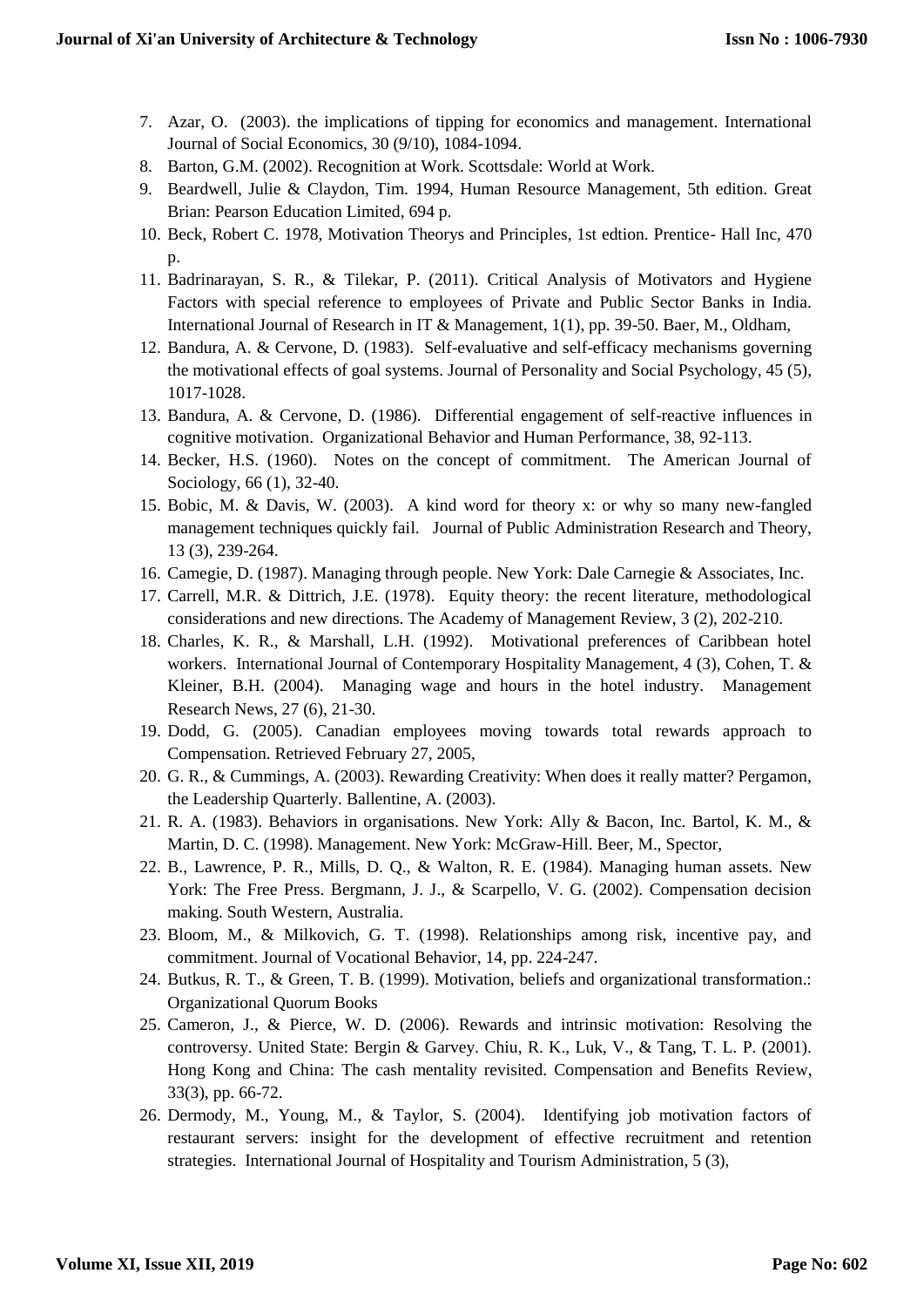- 27. Dickson, D., Ford, R., & Upchurch, R. (2005). A case study of hotel organizational alignment. International Journal of Hospitality Management, in press.
- 28. Durham, C., Knight, D., & Locke, E. (1997). Effects of leader role, team-set goal difficulty, efficacy, and tactics on team effectiveness. Organizational Behavior and Human Decision Processes, 72 (2), 203-231
- 29. Deci, E. L., Koestner, R., & Ryan, R. M. (1999). A Meta-Analytic Review of Experiments Examining the Effects of Extrinsic Rewards on Intrinsic Motivation. Psychological Bulletin, 125(6), pp. 627- 668.
- 30. Dessler, G. (2006). Human resource management. New Jersey: Prentice Hall. Dessler, G. (2008). Management. Upper Saddle River, New Jersey: Prentice-Hall. Drucker, J., & White, G. (2000).
- 31. Elster, J. (1989). Social norms and economic theory. Journal of Economic Perspectives, 3 (4), 99-117.
- 32. Enz, C.A. (2004). Issues of concern for restaurant owners and managers. Cornell Hotel and Restaurant Administration Quarterly, 45 (4), 315-332.
- 33. Enz, C.A. (2001). What keeps you up at night? Key issues of concern for lodging managers. Cornell Hotel and Restaurant Administration Quarterly, 42 (2), 38-45.
- 34. The context of reward management, in White, G., & Drucker, J. Reward Management: A Critical Text, Routledge Studies in Employment Relations. London. Frank,
- 35. S. A., & Lewis, G. B. (2004). Government employees: working hard or hardly working? American Review of Public Administration, 34(1), pp. 36-51.
- 36. Gupta, N., & Shaw, J. D. (1998). Let the evidence speak: Financial incentives are effective! Compensation and Benefits Review, 26, pp. 28-32.
- 37. Hackman, J. R., & Oldham, G. R. (1976). Motivation through the design of work: test of a theory. Organizational Behavior and Human Performance, 16(2),
- 38. Hackman, J.R. & Porter, L.W. (1968). Expectancy theory predictions of work effectiveness. Organizational Behavior and Human Performance, 3, 417-426.
- 39. Hackman, J.R. & Oldham, G. R. (1976). Motivation through the design of work: test of a theory. Organizational Behavior and Human Performance, 16, 250-279.
- 40. Hackman, J.R. & Oldham, G. R. (1980). Work redesign. Mass: Addison-Wesley.
- 41. Hunt, S., Chonko, L., & Wood, V. (1985). Organizational commitment and marketing. Journal of Marketing, 49 (1), 112-126.
- 42. Hafiza, N. S., Shah, S. S., Jamsheed, H., & Zaman, K. (2011). Relationship between Rewards and Employee"s Motivation in the Non-Profit Organizations of Pakistan. Business Intelligence Journal, 4(2), pp. 327-334.
- 43. Heider, F. (1958). The psychology of interpersonal relations. New York: John Wiley. Henderson, R. I. (2006). Compensation Management in a Knowledge based-World. New Jersey: Prentice Hall. Herzberg,
- 44. F. I., Masuner, B., & Snyderman, B. B. (1959). The Motivation to Work. New York: Wiley. Hong, T. T., & Waheed, A. (2011).
- 45. Herzberg's Motivation Hygiene Theory and Job Satisfaction In The Malaysia Retail Sector: The Mediating Effect of Love of Money. Asian Academy of Management Journal, 16(1), pp. 73-94.
- 46. Ismail, A. (2007). Relationship between pay distribution system, distributive justice and work attitudes and behaviours within Malaysian institution of higher learning. UNITAR E-Journal, 3(1), pp. 1- 22.
- 47. Kankanhalli, A., Tan, B. C. Y., & Wei, K. K. (2005). Contributing Knowledge to Electronic Knowledge Repositories: An Empirical Investigation. MIS Quarterly, 29(1), pp. 113-143.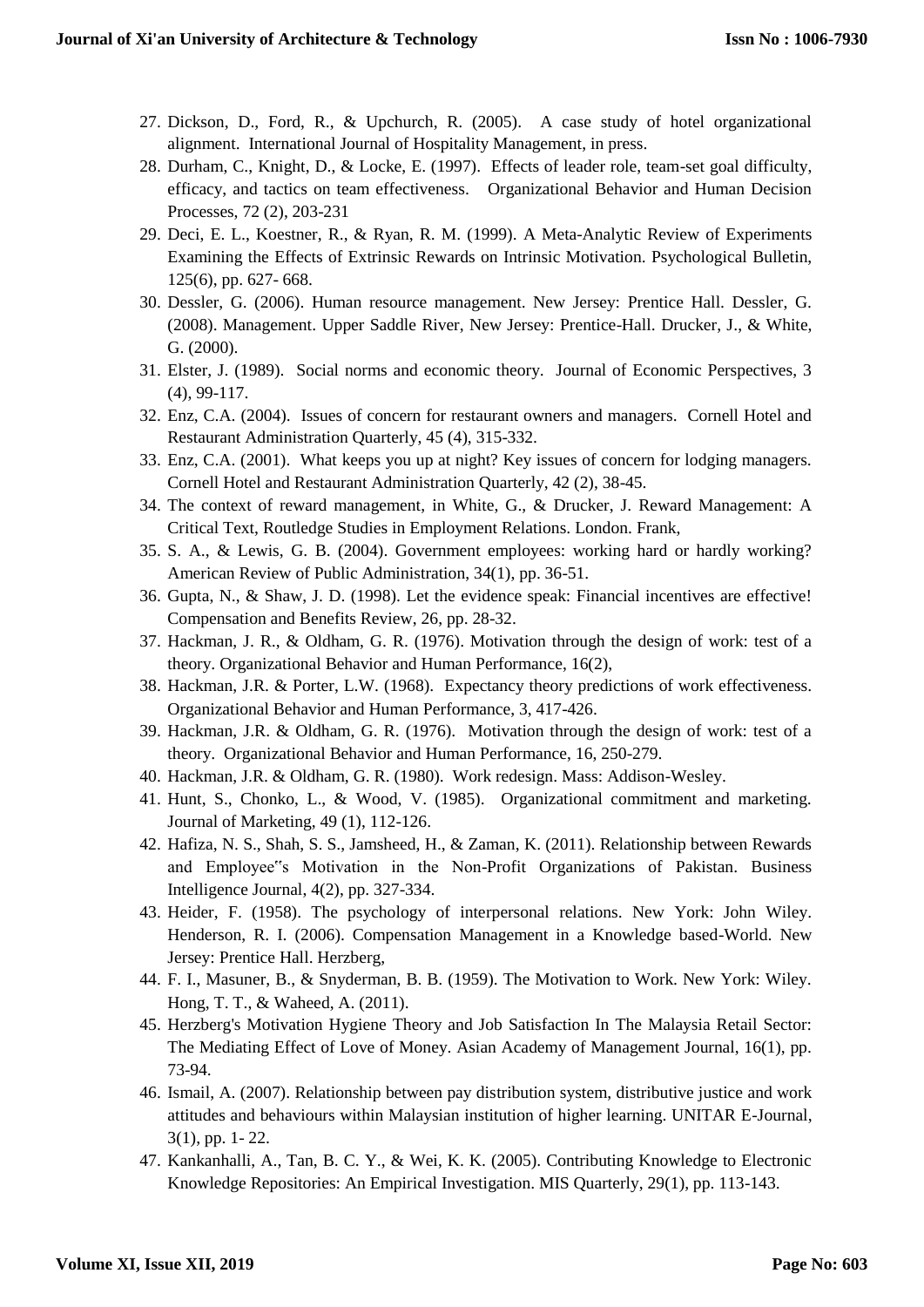- 48. Khan, K. U., Farooq, S. U., & Ullah, M. I. (2010). The Relationship between Rewards and Employee Motivation in Commercial Banks of Pakistan. Research Journal of Internatıonal Studıes (14), pp. 37-52.
- 49. Kim, W.G., Leong, J.K., & Lee, Y. (2005). Effect of service orientation on job satisfaction, organizational commitment, and intention of leaving in a casual dining chain restaurant. International Journal of Hospitality Management
- 50. Kivela, J. & Leung, L. (2005). Doing business in the people's republic of China. Cornell Hotel & Restaurant Administration Quarterly, 46 (2), 125-152.
- 51. Kivela, J., Reece, J., & Inbakaran, R. (1999). Consumer research in the restaurant environment. Part 2: research design and analytical methods. International Journal of Contemporary Hospitality Management, 11 (6), 269-286
- 52. Kovach, K.A. (1995). Employee motivation: addressing a crucial factor in your organization's performance. Employment Relations Today, 22 (2), 93-107.
- 53. Kim, D. (2006). Employee Motivation: "Just Ask Your Employees". Seoul Journal of Business, 12(1), pp. 19-35.
- 54. Krejcie, R. V., & Morgan, D. W. (1970). Determining sample size for research activities. Educational and Psychological Measurement, 30, pp. 607-610.
- 55. Lawler, E. E. (1973). Employee reactions to job characteristics. Journal of Applied Psychology, 55, pp. 259-286.
- 56. Lawler, E. E. (2003). Treat people right. San Francisco: Jossey-Bass Inc. Locke, E. A. (1976). The supervisor as "motivator": his influence on employee performance and satisfaction.
- 57. LaLopa, J. M. (1997). Commitment and turnover in resort jobs. Journal of Hospitality and Tourism Research, 21 (2), 11-26.
- 58. Lam, T., Baum, T. & Pine, R. (2001). Study of managerial job satisfaction in Hong Kong's Chinese restaurants. International Journal of Contemporary Hospitality Management, 13 (1), 35-42.
- 59. Lo, K. & Lamm, F. (2005). Occupational stress in the hospitality industry-an employment relations perspective. New Zealand Journal of Employment Relations, 30 (1), 23-47.
- 60. Lam, T., Lo, A., & Chan, J. (2002). New employees' turnover intentions and organizational commitment in the Hong Kong hotel industry, Journal of Hospitality and Tourism Research, 26 (3), 217-234.
- 61. Lee-Ross, D. (1999). Seasonal hotel jobs: an occupation and a way of life. International Journal of Tourism Research, 1 (4), 239-253.
- 62. Lee-Ross, D. (1998). The reliability and rationale of Hackman & Oldham's diagnostic survey and job characteristics model among seasonal hotel workers. International Journal of Hospitality Management, 17, 391-406.
- 63. Lin, S. & Chang, J. (2005). Goal orientation and organizational commitment as explanatory factors of employees' mobility. Personnel Review, 34 (3), 331-353.
- 64. Locke, E., & Latham, G. (2002). Building a practically useful theory of goal setting and task motivation. American Psychologist, 57 (9), 705-717.
- 65. Lynn, M. (2001). Restaurant tipping and service quality: a tenuous relationship. Cornell Hotel and Restaurant Administration Quarterly, 42 (1), 14-20.
- 66. Maslow, Abraham H. 1954, Motivation and Personality, 2nd edition. Harper & Row, 369 p.
- 67. Madsen, S.R., Miller, D., John, C.R. (2005). Readiness for organizational change: do organizational commitment and social relationships in the workplace make a difference? Human Resource Development Quarterly, 16 (2), 213-233.
- 68. Maslow, A.H. (1943) A theory of human motivation. Psychological Review, 50, 370 396.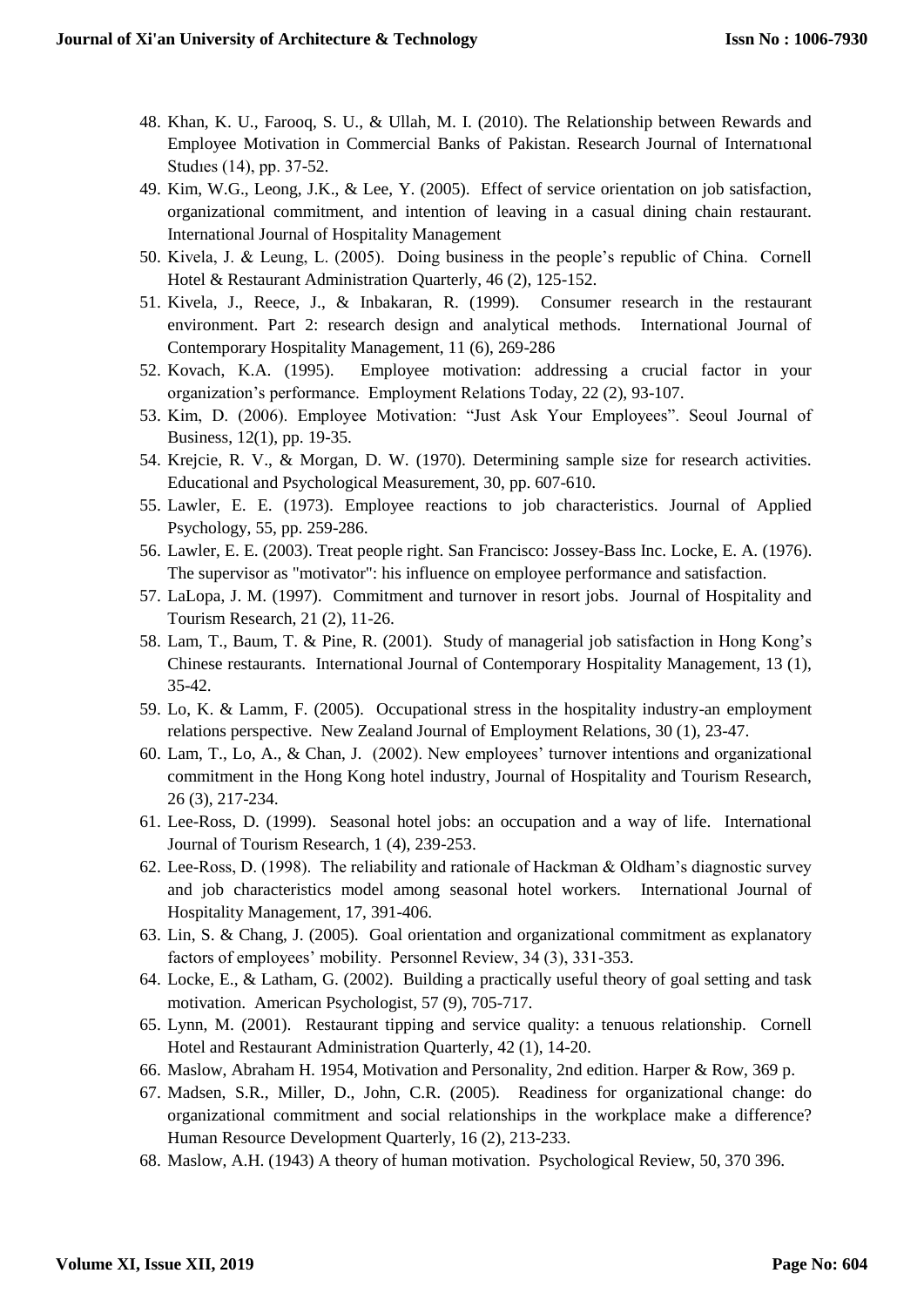- 69. McClelland, D.C. (1961). The achieving society. Princeton: D. Van Nostrand Company, Inc.
- 70. McGregor, D. (1960). The human side of enterprise. New York: McGraw-Hill.
- 71. Meyer, J.P. & Allen, N.J. (1984). Testing the "side-bet" theory of organizational commitment: some methodological considerations. Journal of Applied Psychology, 69 (3), 372-378.
- 72. Miller, D., Hartwick, J., & Le-Breton Miller, I. (2004). How to detect a management fad and distinguish it from a classic. Business Horizons, 47 (4),
- 73. ilman, A. & Ricci, P. (2004). Predicting job retention of hourly employees in the lodging industry. Journal of Hospitality and Tourism Management, 11 (1), pp. 28
- 74. Mowday, R.T., Steers, R.M., & Porter, L. (1979). The measurement of organizational commitment. Journal of Vocational Behavior, 14, 224-247.
- 75. Murray, I., Gregoire, M., & Downey, R. (1990). Organizational commitment of management employees in restaurant operations. Hospitality Research Journal, 14 (2), 339-348.
- 76. Motivation: What makes us tick? (2005). People Development. Retrieved February 27, 2005, http:www.peopledevelopment.com
- 77. Muijs, Daniel. 2004, doing Quantitative Research in Education with SPSS, 1st edition. Great Britan: SAGE Publications Ltd , 228 p
- 78. Washington: Heath and Company. Lowery, C. M., Beadles, N. A., Petty, M. M., Amsler, G. M., & Thompson, J. W. (2002). An empirical examination of a merit bonus plan. Journal of Managerial Issues, 14, pp.
- 79. 100-117. Luthans, F. (1998). Organisational Behaviour. Boston: Irwin McGraw-Hill. Maslow, A. H. (1943). Motivation and personality. New York: Harper. Milkovich, G. T., & Newman, J. M. (2004).
- 80. Compensation. New York: McGraw-Hill. Milkovich, G. T., & Newman, J. M. (2008). Compensation. New York: McGraw-Hill. Minden, H. (1982).
- 81. Two Hugs for Survival. Toronto, ON: McClelland and Stewart Limited. Mitchell, T. R., & Mickel, A. E. (1999). The meaning of money: An individual difference perspective. Academy of Management Review, 24(3), pp. 568-578.
- 82. Mol, A. (1992). Motivating subordinates. IPM Journal, 11(2), pp. 19-22. National Economic Advisory Council (2010).
- 83. New economic model for Malaysia concluding part: Strategic Policy Measures. Nawab, S., Ahmad, J., & Shafi, K. (2011). An Analysis of Differences in Work Motivation between Public and Private Sector Organizations. Interdisciplinary Journal of Contemporary Research in Business, 2(11), pp. 110-127.
- 84. Nel, P. S., Gerber, P. D., Van, D. P. S., Haasbroek, G. D., Schultz, H. B., Sono, T., et al. (2001). Human Resources Management. Cape Town: Oxford University Press.
- 85. Paarsch, H., & Shearer, B. (2000). Fixed wages, piece rates and incentive effects: statistical evidence from payroll records. International Economic Review, 41(1), pp. 59-92.
- 86. Page, L. (2008). Do not show me the money? The growing popularity of non-monetary incentives in the workplace. Retrieved February 15th, 2012 from http://www.oppapers.com/essays/Non-moneatryincentives-workplaces/155356 Pawlowski, Suzanne, D., Datta, Patrin, & Houston,
- 87. A., L. (2005). The (Gradually) Changing Face of State IT Jobs. Communications of the ACM, 48(5). Preston, A. (1989). The Nonprofit Worker in a For-Profit World. Journal of Labor Economics, 7(4), pp. 438-463.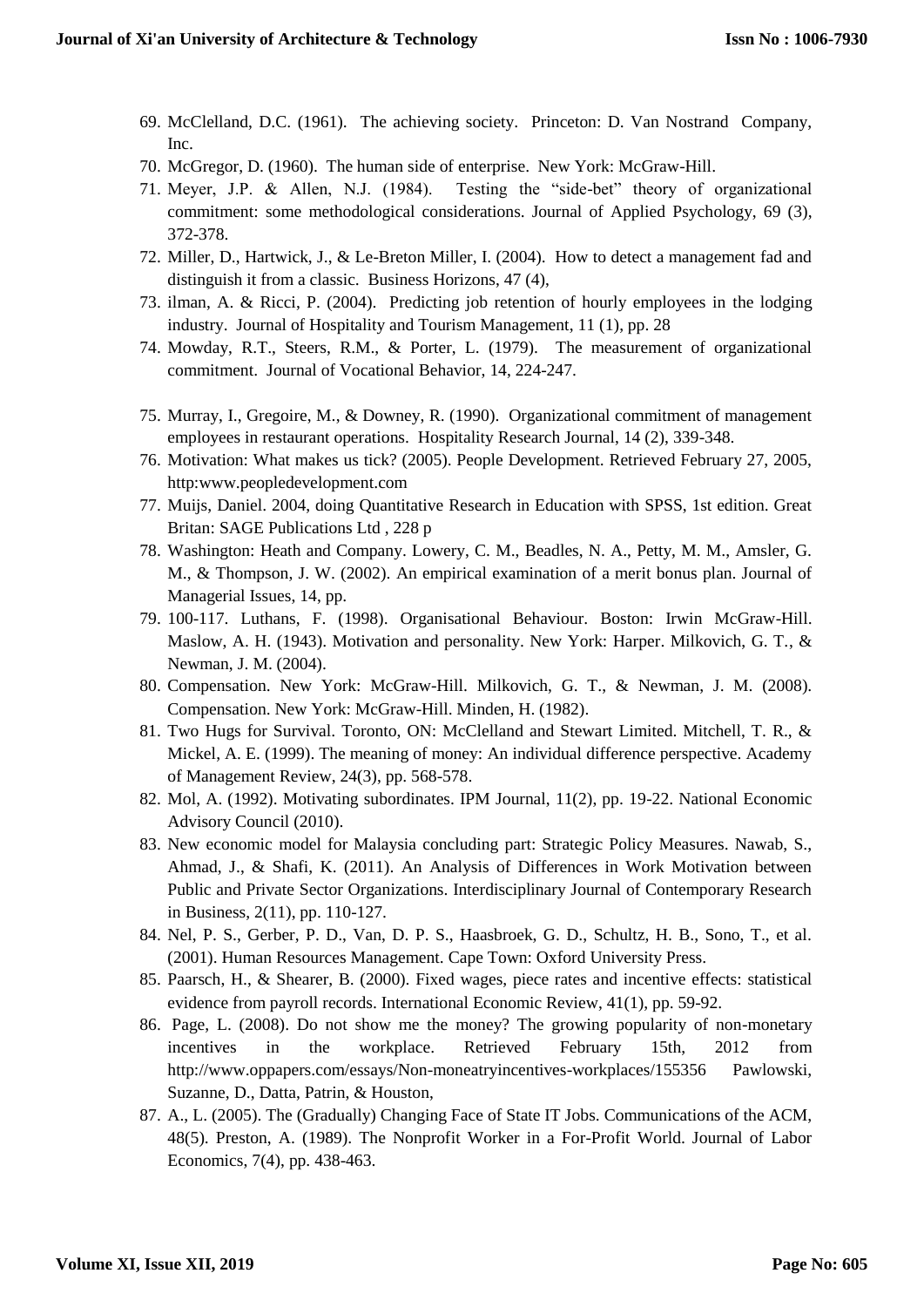- 88. Rainey, H. G., & Steinbauer, P. (1999). Galloping elephants: developing elements of a theory of effective government organizations. Journal of Public Administration Research and Theory, 9(1), pp. 207- 242.
- 89. Roberts, R. L. (2005). The relationship between rewards, recognition and motivation at an Insurance Company in the Western Cape. University of the Western Cape.
- 90. Roomkin, M., & Weisbrod, B. (1999). Managerial Compensation and Incentives in For-Profit and Nonprofit Hospitals. Journal of Law, Economics, and Organisations, 15, pp. 750-781.
- 91. Rowley, J. (1996). Motivation and academic staff in higher education. Quality Assurance in Higher Education, 4, pp. 11-16.
- 92. Ryan, M., & Deci, E. (2000). Intrinsic and Extrinsic Motivations: Classical Definitions and New Directions. Contemporary Educational Psychology, 25, pp. 54-67.
- 93. Redman, Tom & Wilkinson, Adrian. 2001, Contemporary Human Resource Management, 2nd edition. Pearson Education Limited, 528 p
- 94. Rys, M. (2007). The effect of rewards on the attitude towards knowledge sharing in organizations. Universiteit Maastricht, Netherlands.
- 95. Schepers, C., DeGieter, S., Pepermans, R., DuBois, C., Caers, R., & Jegers, M. (2005). How Are Employees of the Nonprofit Sector Motivated? Nonprofit Management & Leadership, 16(2), pp. 191-208.
- 96. Schultz, D. (1982). Psychology and industry today. New York: Macmillan Publishing Co., Inc.
- 97. Shafiq, M. M., Mariam, M., & Raza, M. S. (2011). Association between Reward and Employee motivation: A case study Banking Sector of Pakistan. European Journal of Humanities and Social Sciences, 5(1), pp. 165-178.
- 98. Torrington, Derek. Hall, Laura. Taylor, Stephen & Atkinson Carol. 2009, Fundamentals of Human Resource Management, 1st edition. Pearson Education Limited, 439 p.
- 99. Tosi, Henry L. Rizzo, John R & Carroll, Stephen J. 1994, Managing Organizational Behaviour, 3rd edition. USA: Pitman Publishing Inc, 620 p.
- 100. Tang, T. L. P. (2007). Income and quality of life: Does the love of money make a difference? Journal of Business Ethics, 72(4), pp. 375-393.
- 101. Tella, A., Ayeni, C. O., & Popoola, S. O. (2007). Work Motivation, Job Satisfaction, and Organisational Commitment of Library Personnel in Academic and Research Libraries in Oyo State, Nigeria. Library Philosophy and Practice.
- 102. Tippet, J., & Kluvers, R. (2009). Employee Rewards and Motivation in Non Profit Organisations: Case Study from Australia. International Journal of Business and Management, 4(3), pp. 7-14.
- 103. Vroom, V. H. (1964). Work and motivation. New York: John Wiley. Weaver, T. (1998). Theory M: motivating with money. Cornell HRA Quarterly, 29(3), pp.
- 104. Weisbrod, B. (1983). Non-profit and Proprietary Sector Behavior: Wage Differentials among Lawyers. Journal of Labor Economics, 1(3), pp. 246-263.
- 105. Williamson, I. O., Burnett, M. F., & Bartol, K. M. (2009). The interactive effect of collectivism and organizational rewards on affective organizational commitment. Cross Cultural Management: An International Journal, 16(1), PP. 28-43.
- 106. Wilson, T. B. (1994). Innovative reward systems for the changing workplace. United States of America: R.R. Donnelley & Sons Company. Wright, B. E. (2007). Public sector work motivation: does mission matter? Public Administration Review, 67(1), pp. 54-64.
- 107. Young, I. P. (1999). Salary discrimination: A test of the paradoxical female hypothesis. Educational Administration Quarterly, 35(3), pp. 379-397.